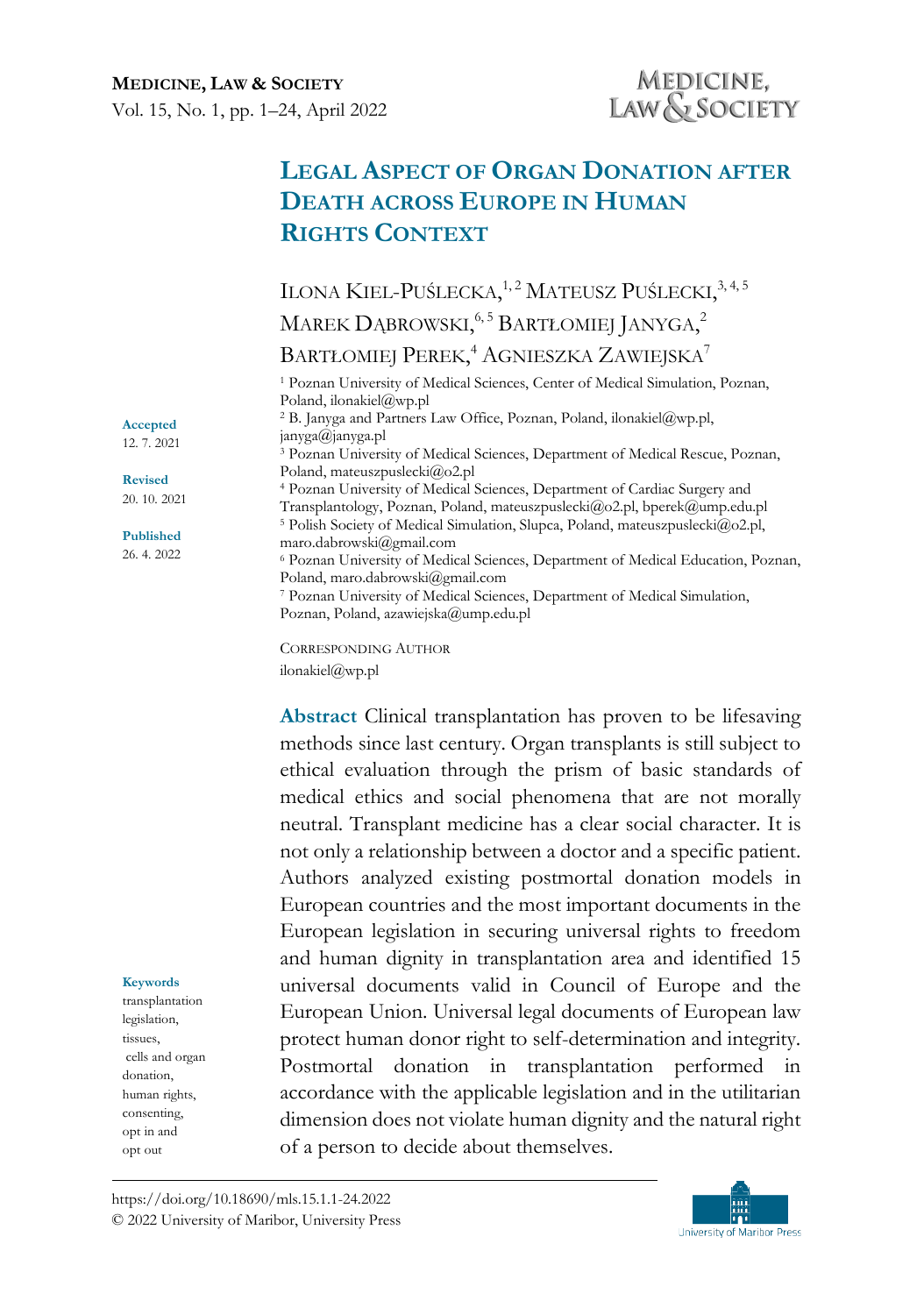### **1 Introduction**

Since the last century the clinical transplantation has proven effective and has both saved lives and improved the lives of many others (Linden, 2009, p. 25). Data from the Global Observatory of Donation and Transplantation in 2019 confirmed [1](#page-1-0)53.863 organ transplants worldwide<sup>1</sup> with the actual number of deceased organ donors totaling 40,608. Unfortunately, differences in local donation activities, the broad spectrum of medical contraindications (for example, infections, general conditions, etc.) and long waiting lists (for example three to five years waitlist for kidney transplants in Europe) have posed many challenges for the transplantation processes (Dor et al., 2011).[2](#page-1-1) The shortage of donors and organs for transplantation is an urgent worldwide problem and the subject of both discussion and legislation (Gare et. al., 2017; Lennerling et al., 2013; Merion et al., 2006; Youn & Greer, 2014).[3](#page-1-2)

Due to the extreme delicacy of organ donation for transplantation, it must have a comprehensive legislative basis, but it should also comply with the principles of broadly understood ethics, in particular with respect to the universal right to decide about oneself, which is the foundation of the patient-doctor relationship. Transplantation is undoubtedly a proven method of therapy, providing the recipient with an unquestionable chance to improve his health and even extend life. On the other side, there is no more important issue than the death of another human being. The possibility of a donation after death, makes it possible for death to assume a utilitarian dimension.

It is impossible to analyze the transplant medicine legislation in isolation from legislation relating to the protection of fundamental human rights. The systems that protect and promote human rights can be divided into both universal regional systems, which correlates to geographical divisions.

<span id="page-1-0"></span><sup>1</sup> Summary. http://www.transplant-observatory.org/summary/; 2018 (10 June 2020).

<span id="page-1-1"></span><sup>2</sup> International report on organ donation and transplantation activities.

http://www.transplant-observatory.org/download/2017-activity-data-report/; 2017 (10 June 2020).

<span id="page-1-2"></span><sup>3</sup> Timely identification and referral of potential organ donors. https://nhsbtdbe.blob.core.windows.net/umbracoassets-corp/1337/timely-identification-and-referral-of-potential-organ-donors-nhsbt.pdf (12 June 2021).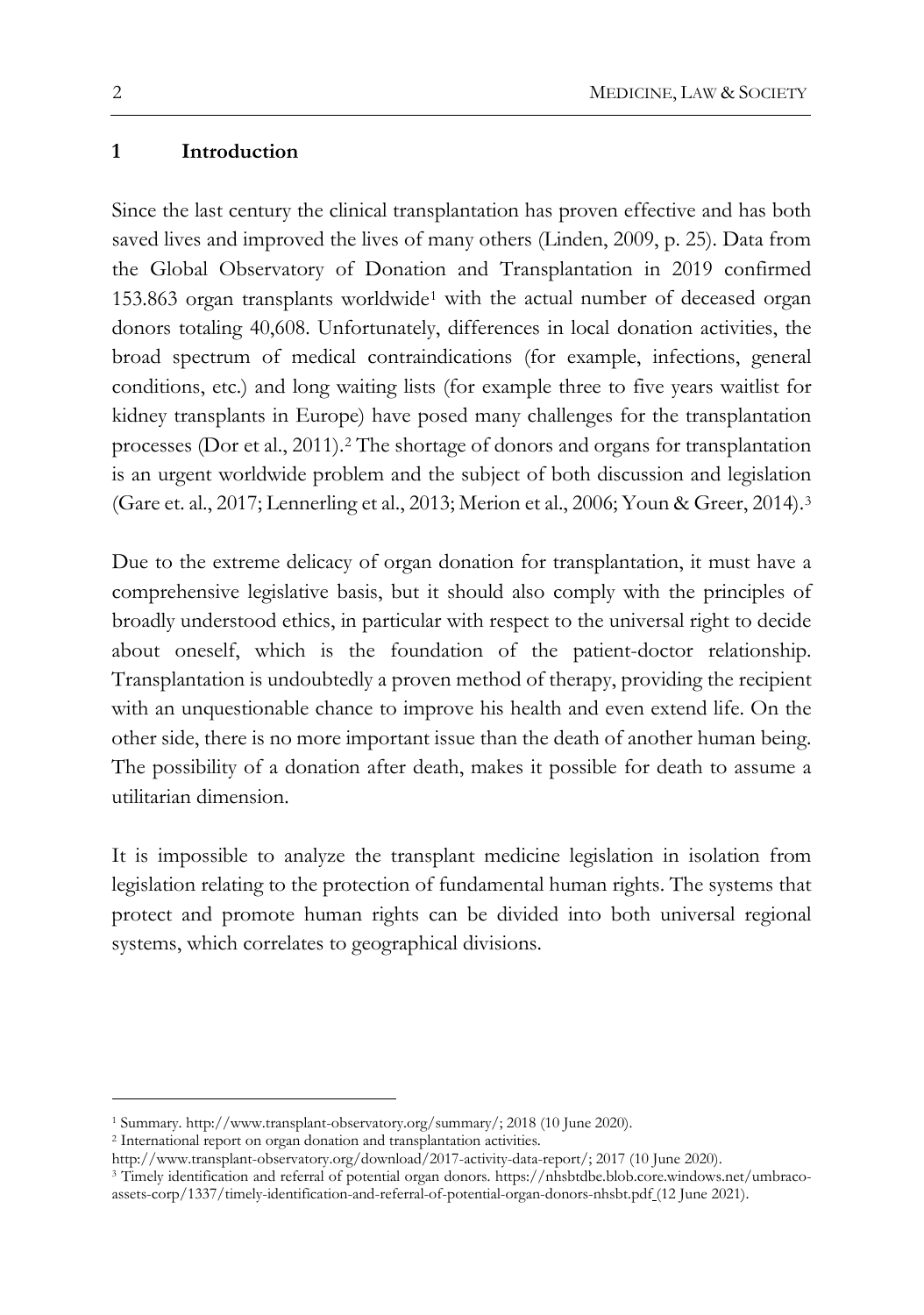## **2 Methods**

To assess whether a particular, existing European donation model violates the human rights of donors, the authors critically reviewed the  $(44 \text{ law acts})^4$  $(44 \text{ law acts})^4$  $(44 \text{ law acts})^4$  universal legal acts; the most important legal instruments in the Council of Europe; and, European Union legislation securing universal rights to freedom and human dignity in the field of postmortal transplantation (see Table 1.) The authors have subjectively assessed the three main donation models: the opt-in model, the opt-out model and the priority model, to determine whether they comply with the assessed legal acts in the context of donor dignity and human rights.

### **3 Results**

The authors identified 15 universal documents valid in the Council of Europe and the European Union guaranteeing human dignity and freedom in the postmortal organ donation context and that adhere to the existing European donation models: opt-in, opt-out and priority (higher necessity) Table 2.

Both the opt-in and opt-out models are fully compatible with the provisions of all 15 analyzed legal acts guaranteeing respect for human dignity and freedom in the context of postmortal donation. The higher necessity model complied with only five of the 15 mentioned legal acts. The level of compliance these three models have with the identified legal acts is listed in Table 2 (in 10 indicated acts the priority model violates the fundamental rights and dignity of donors).

### **4 Discussion**

## **4.1. Models of Objection or Consent to the Cells, Tissues and Organs Transplantation**

The general rule, that donated organs should come not from living donors but from deceased persons, is included in the regulation of the European Convention on Human Rights and Biomedicine. Article 19 clearly indicates the primacy of the postmortal transplant model *("Removal of organs or tissue from a living person for* 

<span id="page-2-0"></span><sup>4</sup> http://www.transplant-observatory.org/by-regions/ (12 June 2021).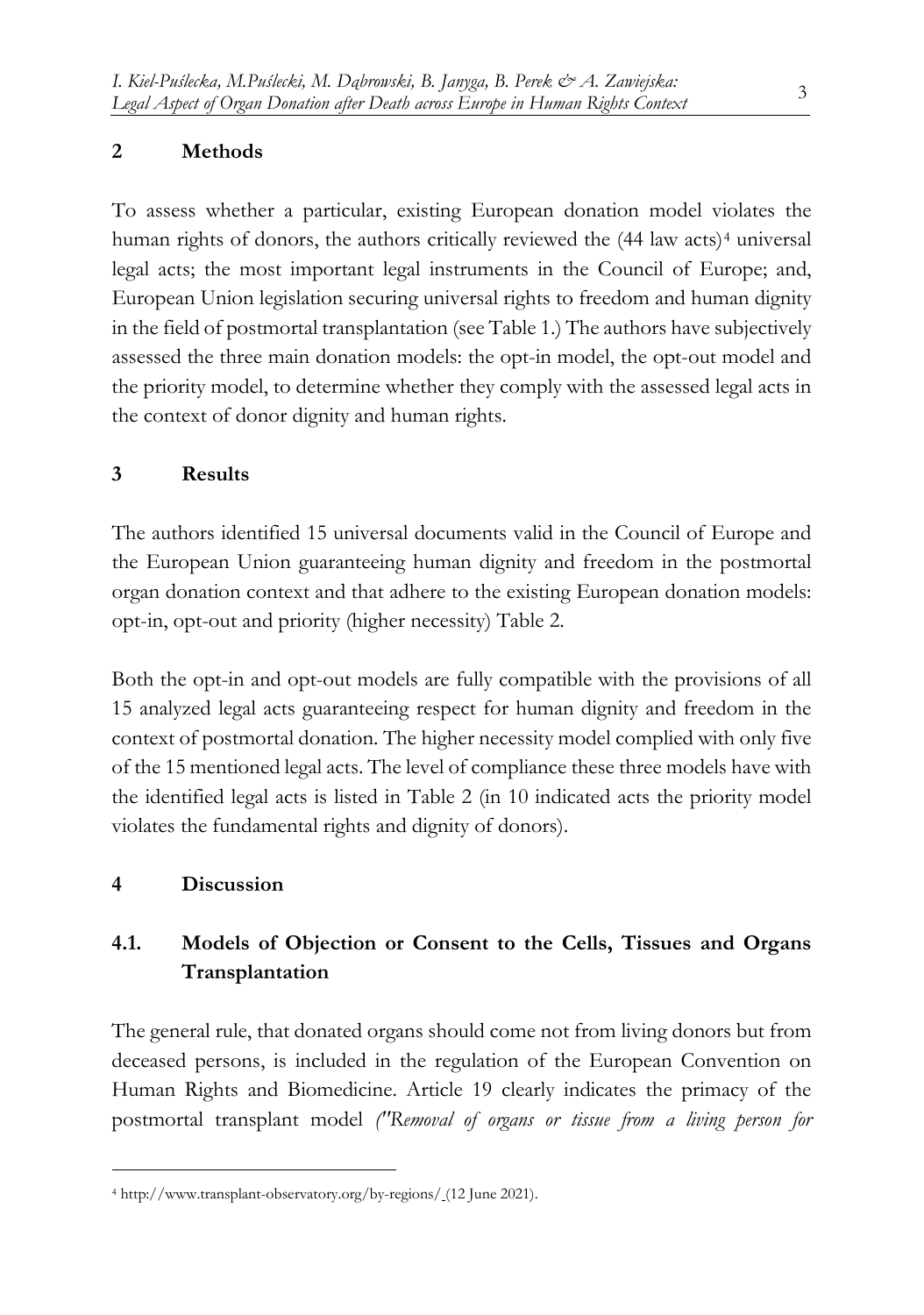*transplantation purposes may be carried out solely for the therapeutic benefit of the recipient and where there is no suitable organ or tissue available from a deceased person and no other alternative therapeutic method of comparable effectiveness (...)")* (Zembala, 2009).[5](#page-3-0) Removal of organs from a living donor for transplantation may only be performed for the therapeutic benefit of the recipient. This is only the case if a suitable organ or tissue from the deceased person is unavailable and no alternative method of comparable effectiveness exists. It follows from the above that *ex vivo* transplantation is only of a subsidiary nature, and the procurement of organs and tissues from a living person is prohibited when an organ from a deceased donor is available.

The possibility of organ explantation is owned solely by the donor, who either expresses consent or objection to organ donation while alive, depending on the model adopted in the legislation of a given country.

Worldwide, there are three legally permissible models for the donation of cells and tissues and human organs after death. The first is the American-Canadian model known as the "opt-in system". The opt-in model requires consent during life. The opt-in model has two variants, the extended consent version and the strict consent version (model adopted in fourteen European countries) (Kiel-Puslecka et al., 2021). The extended (or soft) consent version applies in the absence of the donor's explicit will. Under this variant, the only source of information about the presumed will of the deceased are eligible persons, most often the closest relatives of the deceased. The second version, the strict (or hard) consent model, presupposes the donor's explicit consent expressed "*pro future*" during his lifetime in oral or written form (Guzik-Makaruk, 2008; Kiel-Puslecka et al., 2021).

The second (French) model, which requires a clear exclusion of such consent, and the presence of presumed consent, is known as the "opt-out system". Under this system, silence is tantamount to consent. Under a strict objection variant (hard optout), all individuals are presumed to be eligible donors in the event of their death unless they have signed an official register to opt out or opposed to donation in other legal form: a signed letter or information left their next of kin, but this wish must be put into writing and presented at the time of death. Under the extended (soft opt-out variant), doctors have to seek consent from a potential organ donor's

<span id="page-3-0"></span><sup>5</sup> http://www.transplant-observatory.org/by-regions/ (12 June 2021).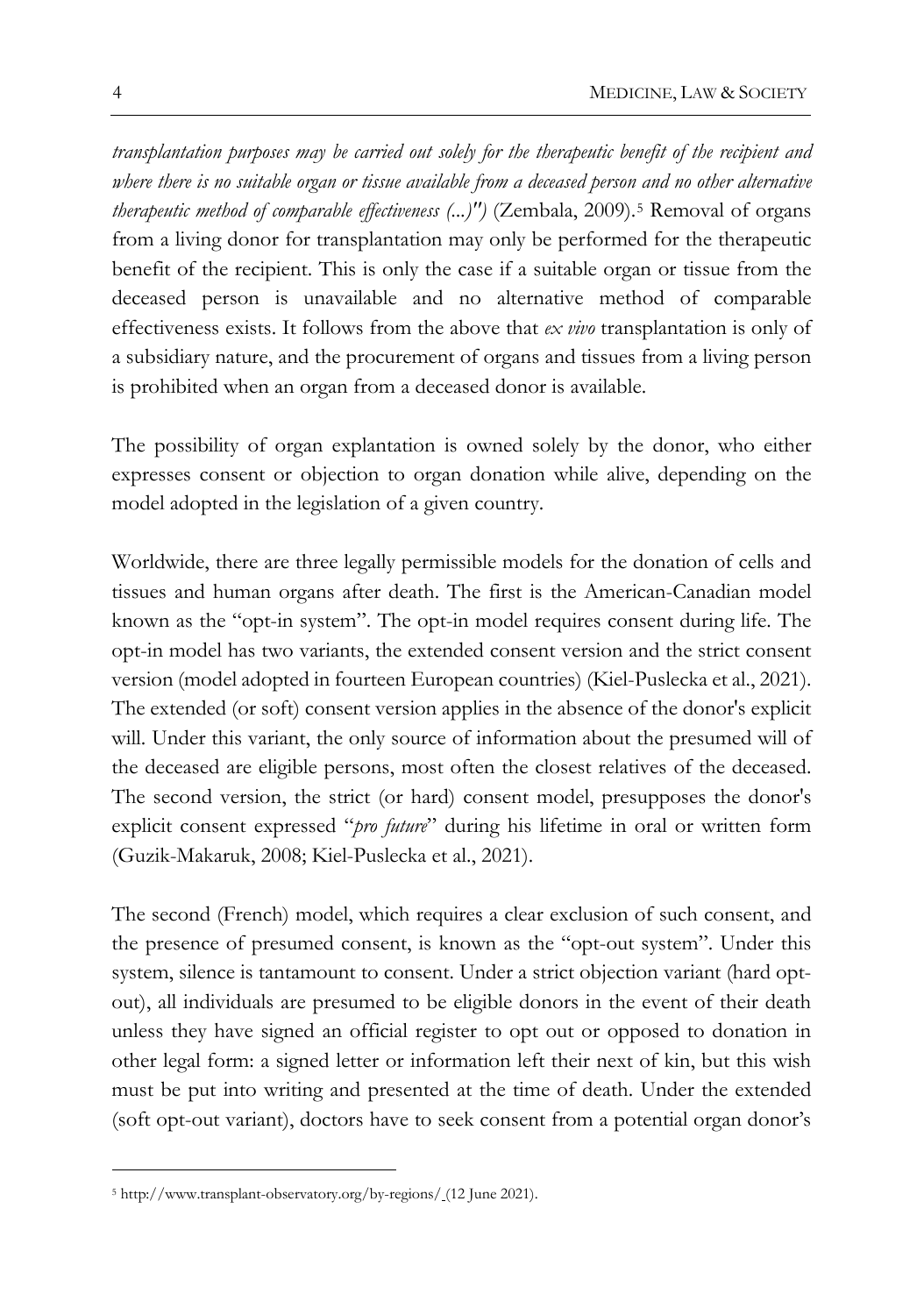family if the individual had died without previously indicating their desire to donate their organs. This is the model adopted in 24 European countries (Kiel-Puslecka et al., 2021). Presumed consent may be withdrawn at any time by identifying whether a given person has raised an objection in the prescribed form during his lifetime – "rebuttable presumption". Thus, no objection is tantamount to consenting to donation, but it is necessary to establish and confirm potential donor objection to organ donation after his death.

The last model, adopted theoretically only in Bulgaria, is known as the priority rule, or the state of higher necessity. This model is premised on the notion that the life and health of the living person desirous of a transplant takes on a higher value (or status) than that of a human corpse, even in situations where the donor specifically objected to and opposed the possibility of donation while still alive (Guzik-Makaruk, 2008; Kiel-Puslecka et al., 2021).

## **4.2. International Universal Law in Europe**

It is impossible to analyze the legislation on transplant medicine in isolation from legislation relating to the protection of fundamental human rights. The system for the protection and promotion of human rights is divided into a universal system and a regional system, which is related to the geographical division.

The Universal Declaration of Human Rights (UDHR) and the International Covenants on Human Rights are considered the bases of the universal system, which together constitute the overall Constitution of Human Rights (International Bill of Human Rights) (Guzik-Makaruk, 2008).[6](#page-4-0)

The UDHR found its juridical development in the International Covenant on Civil and Political Rights (ICCPR)[7](#page-4-1) and the International Covenant on Social, Economic and Cultural Rights (ICSECR).[8](#page-4-2)

<span id="page-4-0"></span><sup>6</sup> http://www.transplant-observatory.org/by-regions/ (12 June 2021).

<span id="page-4-1"></span><sup>7</sup> http://www.transplant-observatory.org/by-regions/ (12 June 2021).

<span id="page-4-2"></span><sup>8</sup> http://www.transplant-observatory.org/by-regions/ (12 June 2021).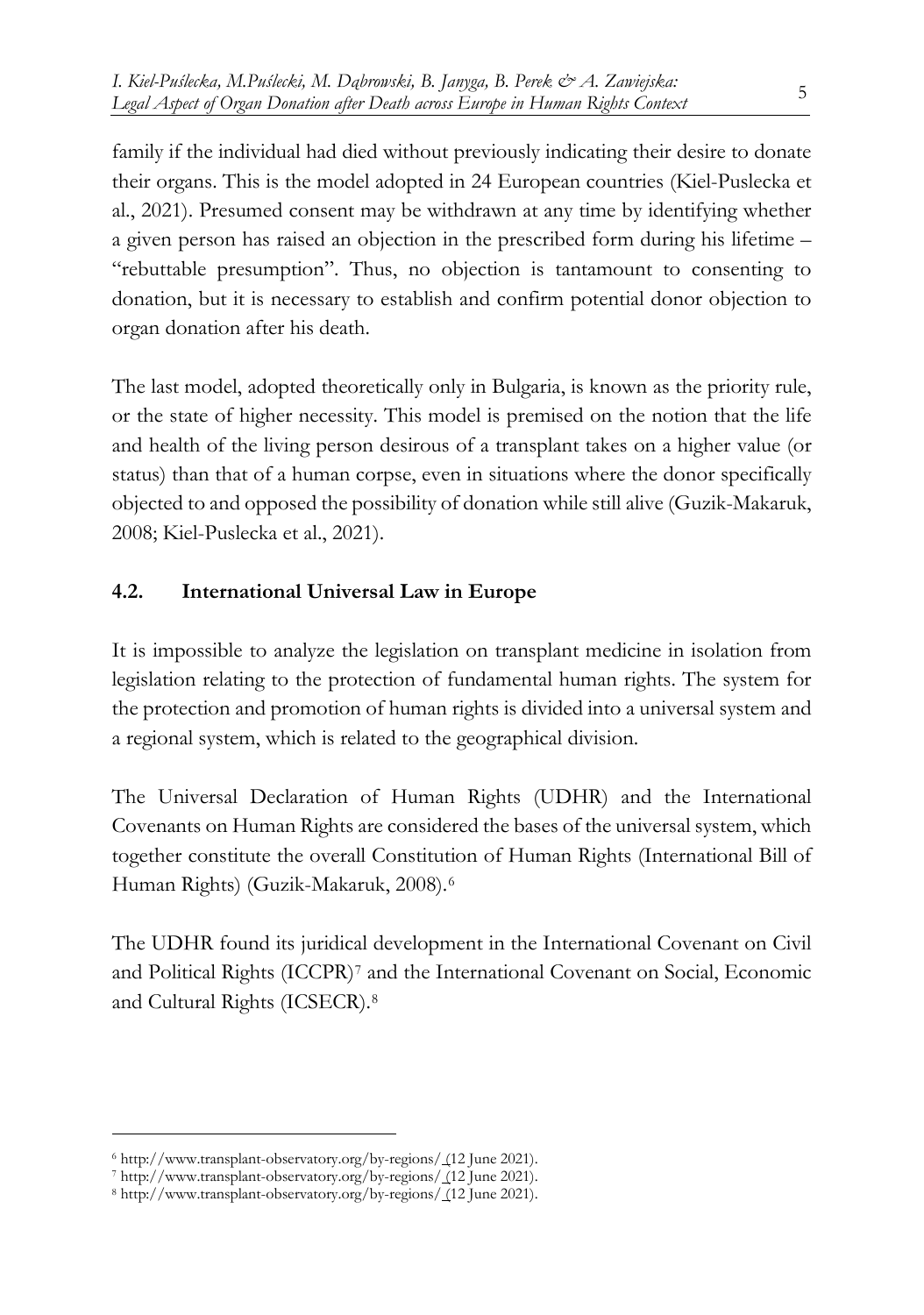The UDHR was adopted by the UN General Assembly in Paris on December 10, 1948.[9](#page-5-0) It is the basis of the international legal system for the protection of human rights, and has become the primary impetus for the creation of further documents at both the universal and regional levels. The basic factor that contributed to its creation was inhumane activities during World War II, caused by the failure to respect human rights. The UDHR consists of 30 Articles dealing with fundamental human rights and freedoms, with particular emphasis on dignity, as well as the equal and inalienable rights of all people, which constitute the foundation of freedom, justice and peace in the world. Although the UDHR does not contain regulations regarding medical transplantation procedures, Article 3 of the UDHR indicates that every human being has the right to life, liberty and security of his person, and thus to respect for his bodily integrity *("Everyone has the right to life, liberty and security of person"*). It is not expressed directly, but the interpretation of this article allows us to postulate that the general principle of freedom applies to the prohibition of medical experiments and interfering with the bodily sphere with medical procedures.

The ICCPR is an Act that the United Nations adopted in New York on December 16, 1966; it duplicates and clarifies the principles set out in the UDHR.[10](#page-5-1) Article 6 of the ICCPR guarantees the inherent right to life and further recommends that this right should be protected statutorily *("every human being has the inherent right to life. This right should be protected by statute. No one may be arbitrarily deprived of life."*). Article 7 ensures that "no one will be subjected to torture or to cruel, inhuman or degrading treatment or punishment. In particular, no one will be subjected to any medical or scientific experiments without his or her consent".

The last act comprising the International Bill of Human Rights is the ICSECR[11](#page-5-2) of December 19, 1966. It contains second generation rights. In the field of medicine, attention should be paid to Article 12, which ensures that every human being has the right to the highest possible level of physical and mental health protection, including through prevention, treatment, eradication of disease, and professional care in the event of disease (*"The States Parties to the present Covenant recognize the right of everyone to enjoy the highest attainable level of protection for their physical and mental health. Steps that States Parties to the present Covenant should take to achieve the full implementation of this* 

<span id="page-5-0"></span><sup>9</sup> http://www.transplant-observatory.org/by-regions/ (12 June 2021).

<span id="page-5-1"></span><sup>10</sup> http://www.transplant-observatory.org/by-regions/ (12 June 2021).

<span id="page-5-2"></span><sup>11</sup> http://www.transplant-observatory.org/by-regions/ (12 June 2021).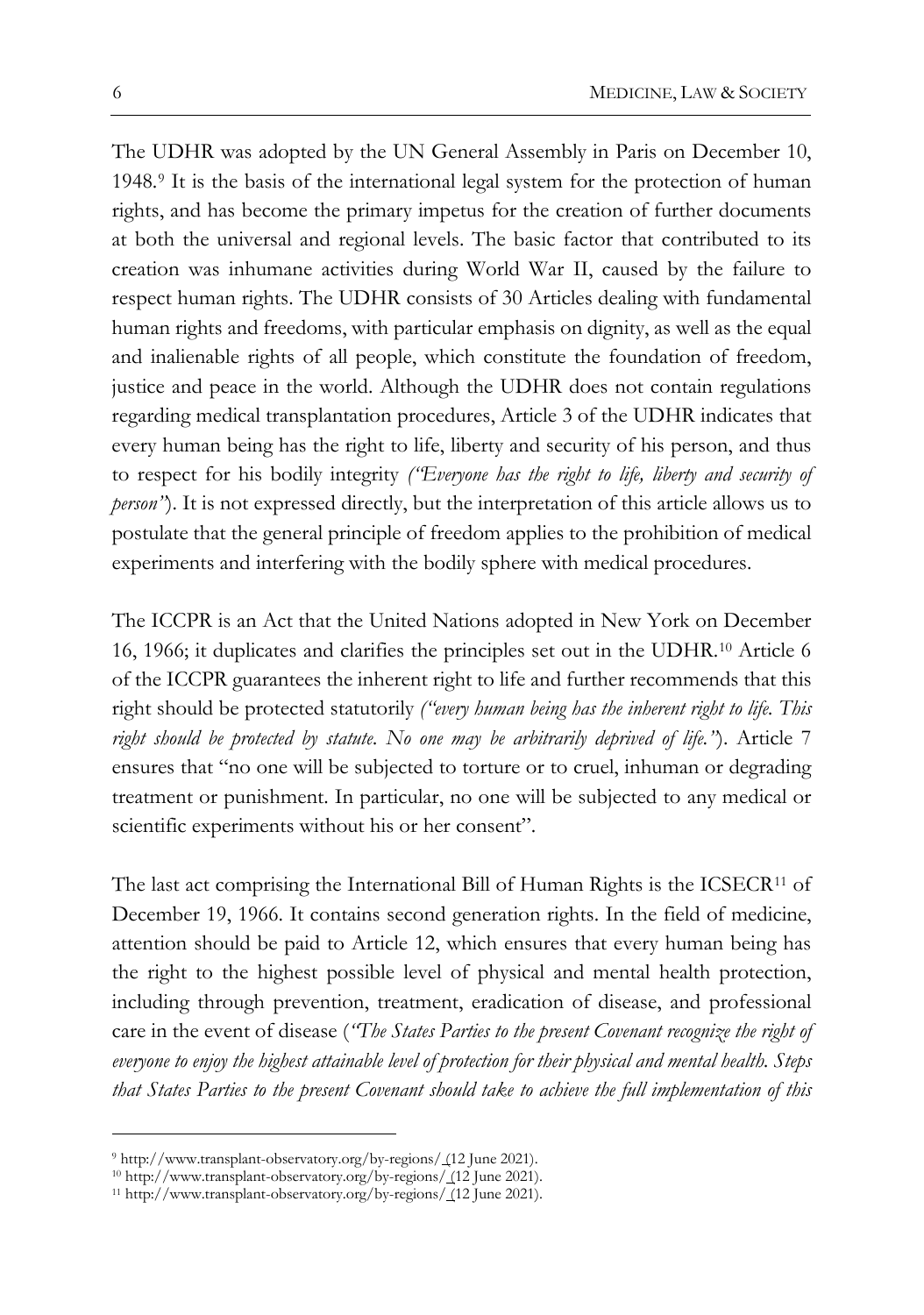*right, will include the measures necessary to: a) ensure the reduction of stillbirths and infant mortality and ensure the healthy development of the child; b) improving environmental hygiene and industrial hygiene in all aspects; c) the prevention and treatment of epidemic, endemic, occupational and other diseases and combat; d) create conditions which would provide assistance to all and medical care in case of illness."*).[12](#page-6-0)

The first international dedicated document, WHA 40.13 of the Forty World Health Assembly of 1987, concerning in particular the ethical system of therapeutic organ transplantation, was an important step in safeguarding the interests of donors and recipients (Duda, 2011). The document sets forth nine guiding principles on human organ transplantation. The first principle stipulates that as conditions for organs to be removed from a deceased person for the purpose of transplantation the authorities removing the organ(s) must have obtained "any consents required by law" and further, those authorities must have "no reason to believe that the deceased person objected to such removal, in the absence of any formal consent given during the person's lifetime." The second adopted principle is a kind of guarantee, that the personnel directly involved in the determination of death remain impartial, do not engage in the donor's therapeutic process and are not involved in the organ explantation and transplant procedure.

In the guiding principles, the World Health Assembly promotes postmortal (*ex mortuo*) transplants as the primary method of transplantation, and recommends the use of ex vivo transplantation only for family donors and then only in the case of regenerating tissues. Moreover, it recommends that all measures should be taken to remove cultural and religious barriers to this form of treatment, and discusses in detail the organs trade – with an order not to perform transplant operations if there is any suspicion of an illegal source of organs.

The Convention on the Rights of the Child (CRC)<sup>[13](#page-6-1)</sup> adopted in 1989, reaffirms the rights guaranteed by the Convention for the Protection of Human Rights and Fundamental Freedoms of Council of Europe. The CRC contains 54 Articles detailing the specific rights afforded to children. The preamble to the CRC highlights the importance of providing children with special care. In the CRC, there is a provision that the best interests of the child should be of paramount importance;

<span id="page-6-0"></span><sup>12</sup> http://www.transplant-observatory.org/by-regions/ (12 June 2021).

<span id="page-6-1"></span><sup>13</sup> http://www.transplant-observatory.org/by-regions/ (12 June 2021).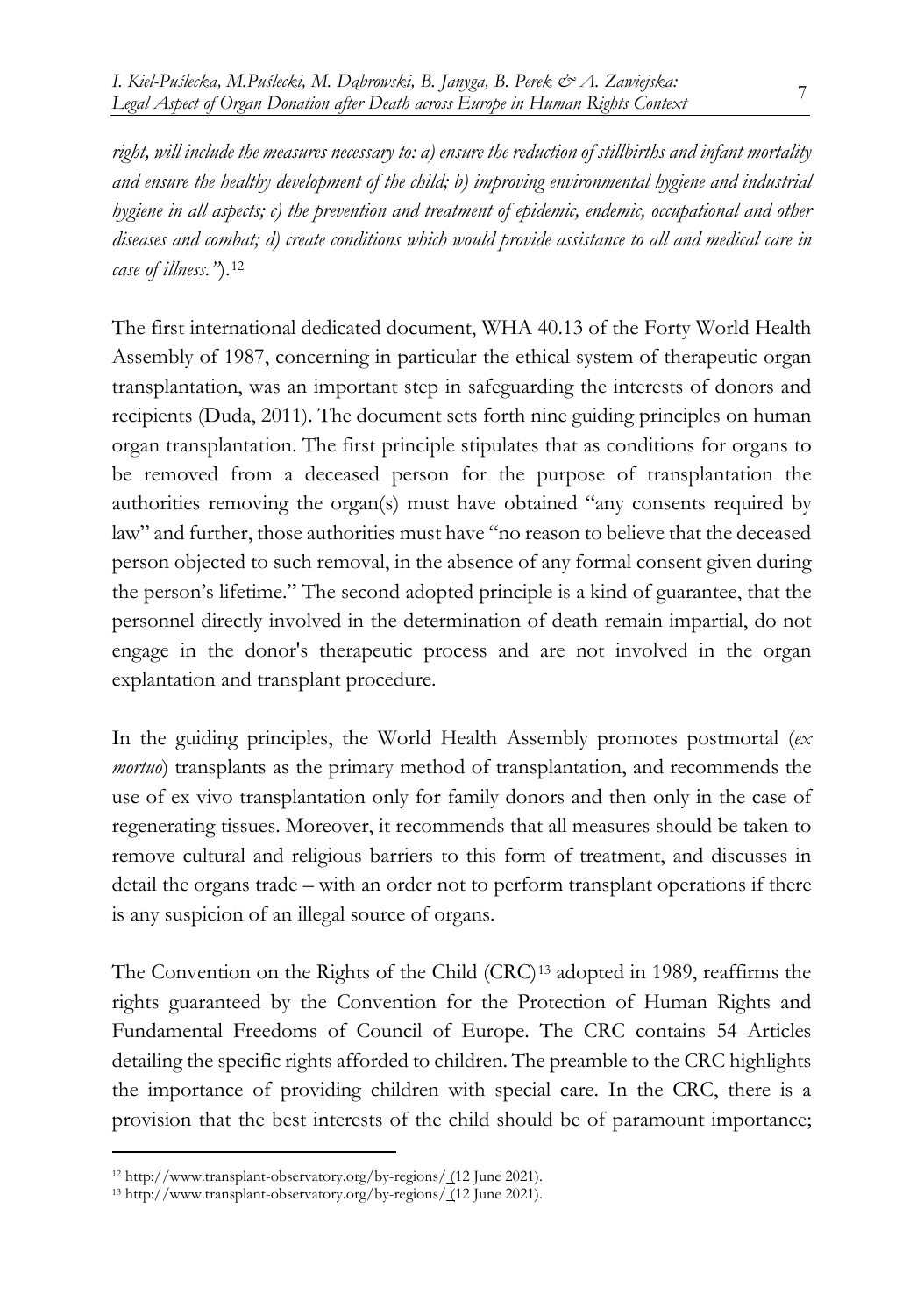this also applies to transplant procedures. Activity should be taken "*that will not cause long-term disruptions and damage to the child's health*". Although the CRC does not contain detailed regulations on transplantation activities, in a situation where a child is one of the participants of the procedure, the decision about a possible explantation of the child's organs should be made by his parents or legal guardians, taking into account the child's views. Consideration also should be given to the child's age and maturity, in line with "concern for the best protection of the child's interests".[14](#page-7-0)

### **4.3. Council of Europe Law**

In addition to the universal system of human rights protection, there are also regional divisions. The Council of Europe (COE)[15](#page-7-1) system is comprised of two basic documents: the Convention for the Protection of Human Rights and Fundamental Freedoms (ECHR) and the European Social Charter. The ECHR was signed in Rome on November 4, 1950.[16](#page-7-2) Creating an exceptionally effective control system, the ECHR is the fundamental and most important Act that was established within the Council of Europe. The values embodied in it are based on those recognized by the acts covering the scope of protection at the universal level, mainly the provisions of the UDHR. Therefore, with respect to the regulation of transplant medicine, it does not contain any explicit provisions. The European Social Charter<sup>[17](#page-7-3)</sup> complements the ECHR in the area of economic and social rights. Opened for signature on October 18, 1961, it entered into force in 1965. The Revised European Social Charter has been in force since 1996. One of the regulations contained in this Act mandates parties to the Act to take "appropriate measures" to promote and to achieve the best possible state of health (Article 11 – the right to health protection).

<span id="page-7-0"></span><sup>14</sup> http://www.transplant-observatory.org/by-regions/ (12 June 2021); 5. "European Treaty Series" CETS Nr 164. https://rm.coe.int/168007cf98 (12 June 2021).

<span id="page-7-1"></span><sup>15</sup> The Council of Europe was founded on 5 May 1949 by Belgium, Denmark, France, Ireland, Italy, Luxembourg, Netherlands, Norway, Sweden and the United Kingdom, Greece, joined three months later, and Iceland, Turkey and West Germany the next year. It now has 47 member states. Article 4 of the Council of Europe Statute specifies that membership is open to any "European" State. This has been interpreted liberally from the beginning, when Turkey was admitted, to include transcontinental states (such as Georgia and Azerbaijan) and states that are geographically Asian but socio-politically European (such as Armenia and Cyprus). Nearly all European states have acceded to the Council of Europe, with the exceptions of Belarus (human rights concerns including active use of the death penalty), Kazakhstan (human rights concerns), and the Vatican City (the independent state ruled by the Holy See), as well as some of the territories with limited recognition. Besides the status as a full member, the Council of Europe has established other instruments for cooperation and participation of non-member states: observer, applicant, special guest, and partner for democracy.

<span id="page-7-2"></span><sup>16</sup> http://www.transplant-observatory.org/by-regions/ (12 June 2021).

<span id="page-7-3"></span><sup>17</sup> http://www.transplant-observatory.org/by-regions/ (12 June 2021).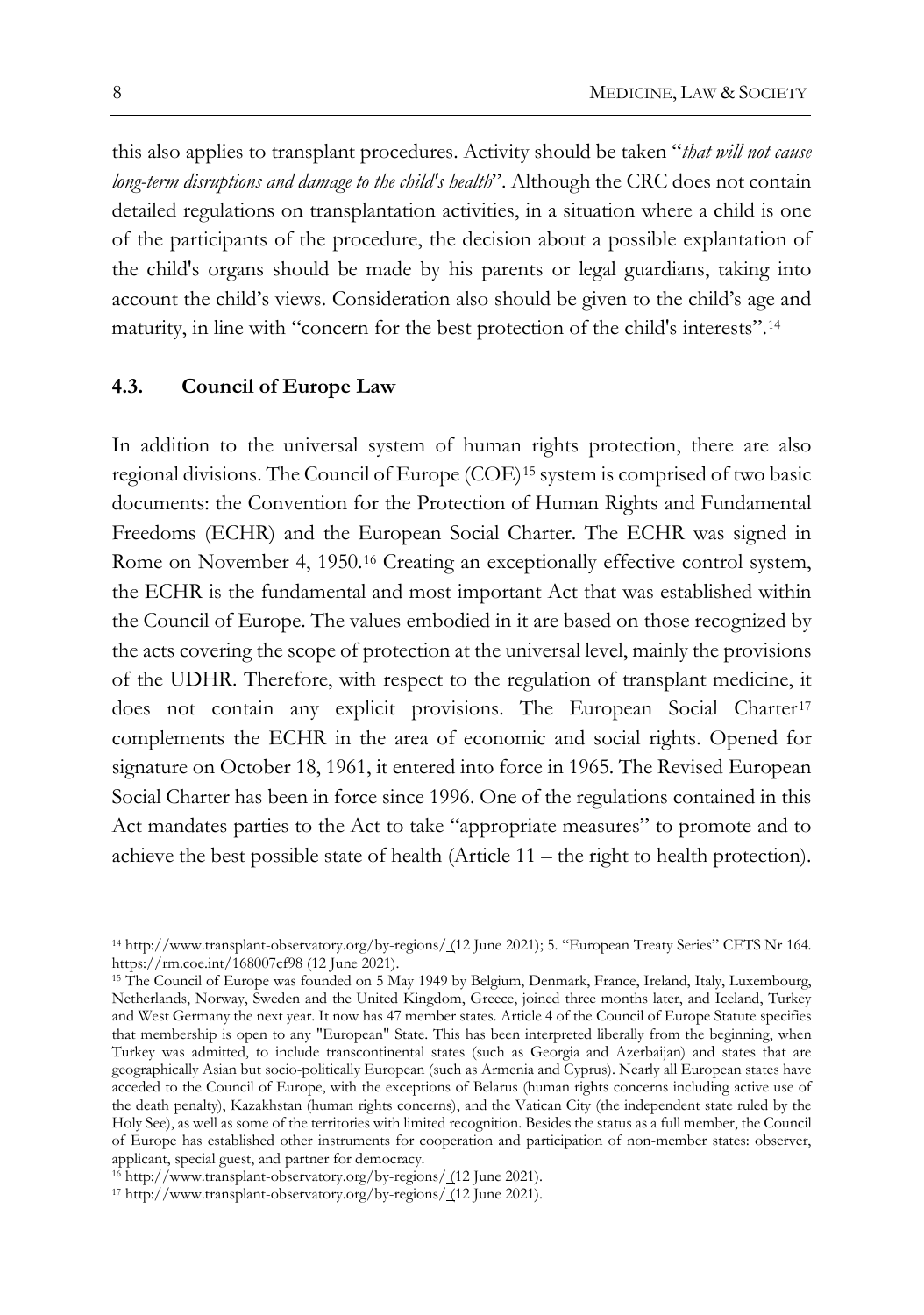The resolution of the Council of Europe of May 11, 1978, introduced the regulations on transplantation in Europe. The resolution called for the consolidation and harmonization of the legislation of the Member States relating to donation and human tissue and organ transplantation (Jasudowicz, 1998). The main goal of the resolution was to coordinate legislative efforts to help ensure the maximum protection of both donors and potential recipients of tissues and organs of human origin. At the same time, the Council of Europe has excluded other forms of use of substances and materials of human origin that is transfer of embryos, use of ova and sperm, as well as the removal and transplantation of testes and ovaries.

The international regulations discussed above form the nucleus for most of the laws of the COE Member States. The Convention for the Protection of Human Rights and Dignity of the Human Being with regard to the Application of Biology and Medicine (European Bioethical Convention, hereinafter the EBC),<sup>[18](#page-8-0)</sup> for example, attempts to systematize national laws and create a binding international document on the subject matter; it has been opened for signature April 4, 1997, in Oviedo (Spain).[19](#page-8-1) The EBC is a framework treaty defining the scope of protection of an individual against the possible consequences of the development of biomedicine. This document, based on the most important resolutions concerning human rights, including the UDHR and the CRC, is designed to guarantee the protection of the dignity and identity of every human being, without any discrimination, respecting the integrity of the individual, his fundamental rights and freedoms related to the fields of biology and medicine. The EBC obliges the Member States to effectively enforce its provisions. The issues of transplantation were regulated in Chapter VI of the EBC[20](#page-8-2) entitled "Organ and tissue removal from living donors for transplantation purposes" while the regulation of postmortal donation was included in the Additional Protocol (Protocol Two) to the EBC, which was completed in 2000. The Committee of Ministers adopted the Act entitled "Additional Protocol to the Convention on Human Rights and Biomedicine concerning Transplantation of Organs and Tissues of Human Origin" on November 8, 2001; the Act was opened for ratification on January 24, 2002.[21](#page-8-3) With regard to donation after death, Article 2 of the EBC states that "The interests and welfare of the human being shall prevail

<span id="page-8-0"></span><sup>18</sup> http://www.transplant-observatory.org/by-regions/ (12 June 2021).

<span id="page-8-1"></span> $19$ , European Treaty Series" CETS Nr 164. https://rm.coe.int/168007cf98 (12 June 2021).

<span id="page-8-2"></span><sup>20</sup> https://www.coe.int/en/web/conventions/full-list/-/conventions/rms/090000168007cf98 (12 June 2021).

<span id="page-8-3"></span><sup>21</sup> European Treaty Series" CETS Nr 164. https://rm.coe.int/168007cf98 (12 June 2021).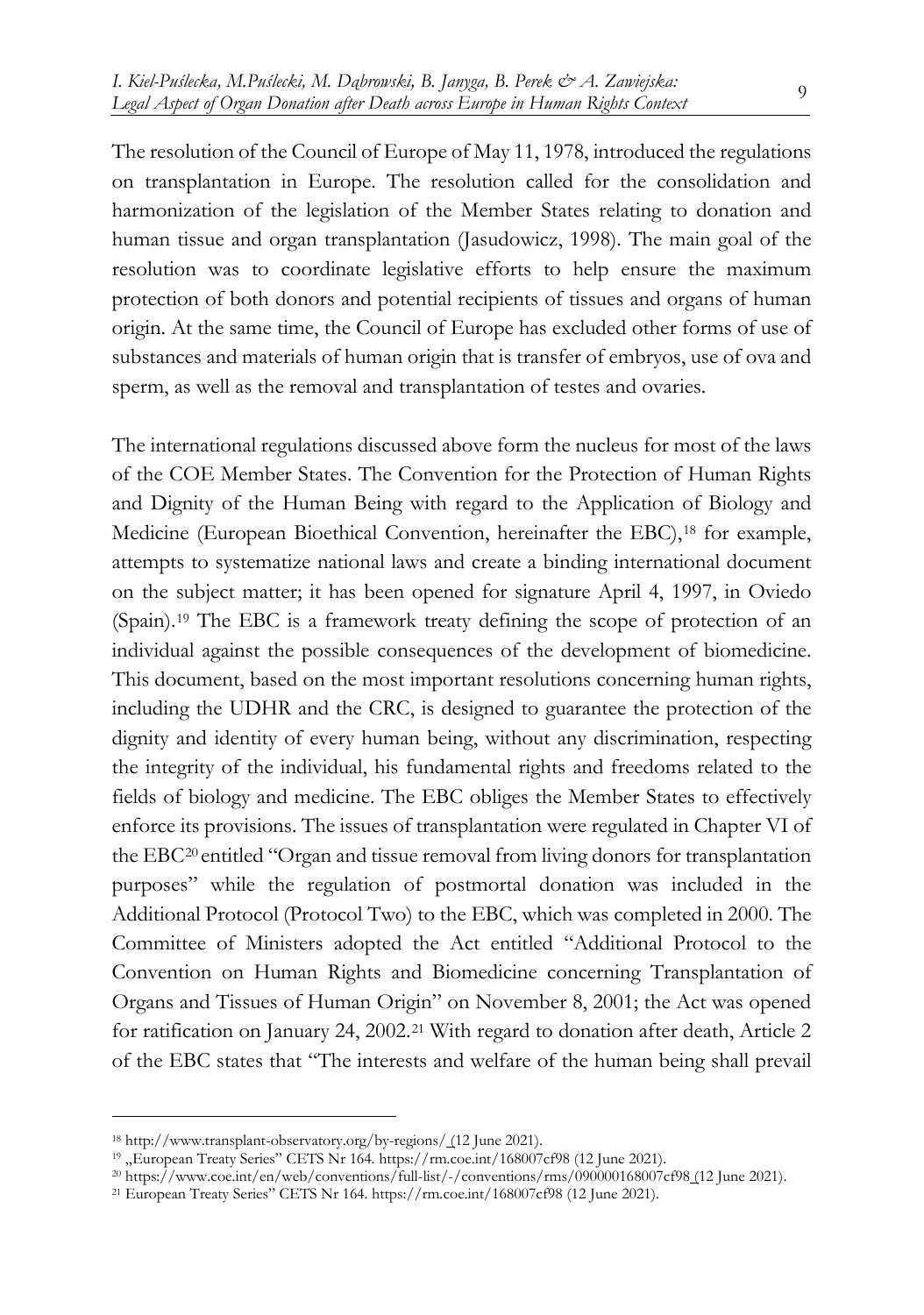over the sole interest of society or science", and Article 21 EBC emphasizes that "The human body and its parts shall not, as such, give rise to financial gain or comparable advantage". The issue of consent to perform a medical intervention (also in relation to postmortal donation) is discussed extensively, with the emphasis that "An intervention in the health field may only be carried out after the person concerned has given free and informed consent to it", and such consent may be withdrawn at any time pursuant to Article 5 of the EBC (general provisions) Chapter II – Consent. Article 20, point 1 of the Protocol to the EBC contains the general principle of donation after death, namely that the assumption is that the removal of organs from the deceased is prohibited *("No organ or tissue removal may be carried out on a person who does not have the capacity to consent*"). A derogation from the above prohibition is obtaining the consent or authorization required by law. Article 20, point 2 sets the minimum standard of protection of the human right to self-determination, and prohibits the donation of an organ or tissue if the deceased objected to postmortal donation during his lifetime.[22](#page-9-0)

On May 3, 2005, the Committee of Ministers of the Council of Europe adopted the text of the Convention on Action against Trafficking in Human Beings, which entered into force in 2008.[23](#page-9-1) The text of Article 4(a) inherited the definition of trafficking in human beings from the Palermo Protocol (on the prevention, suppression and punishment of trafficking in human beings, in particular women and children, supplementing the United Nations Convention against Transnational Organized Crime), which states "the exploitation of another person for the purpose of obtaining cells, tissues or organs in breach of the provisions of the Act of trafficking in human beings".[24](#page-9-2) On March 25, 2015, fourteen European countries, including Poland, signed the Council of Europe Convention against Trafficking in Human Organs (CETS No. 216).

<span id="page-9-0"></span><sup>22</sup> http://www.transplant-observatory.org/by-regions/ (12 June 2021).

<span id="page-9-1"></span><sup>23</sup> http://www.transplant-observatory.org/by-regions/ (12 June 2021).

<span id="page-9-2"></span><sup>24</sup> http://www.transplant-observatory.org/by-regions/ (12 June 2021); "European Treaty Series" CETS No. 164. https://rm.coe.int/168007cf98 (12 June 2021); https://www.coe.int/en/web/conventions/full-list/- /conventions/rms/090000168007cf98, (12 June 2021); Council of Europe Convention against Trafficking in Human Organs, Santiago de Compostella, (CETS No. 216) https://www.coe.int/en/web/conventions/full-list/- /conventions/treaty/216 (12 June 2021).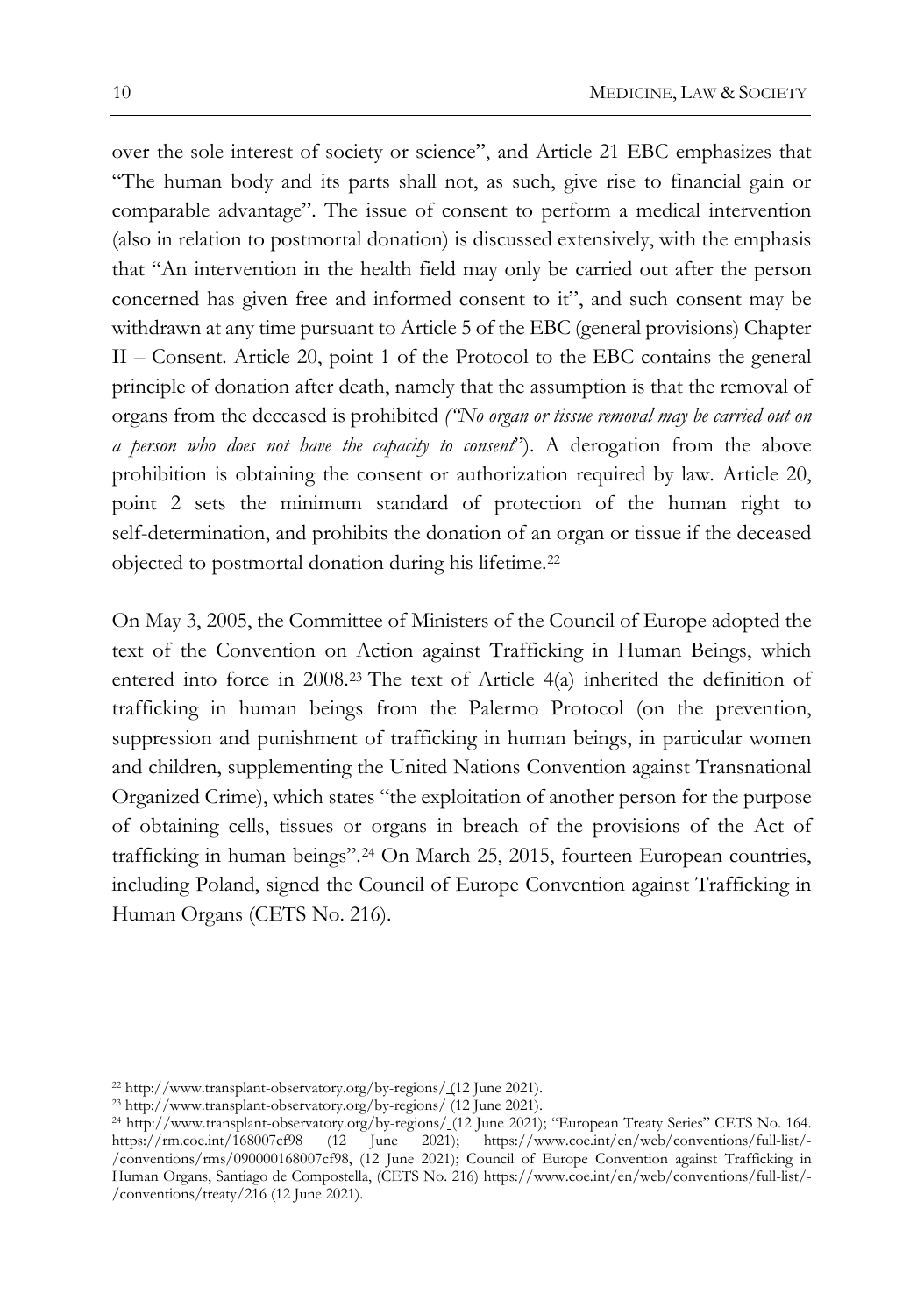It is the first act of this type to regulate procurement of organs for transplantation and to restrict organ trafficking. According to the provisions of the Convention (CETS No. 216), the donation of organs without the donor's consent, living or deceased, or when it has brought profit to the donor or a third person, will be treated as a crime (Article 4). Each party to the Convention agreed to enact the necessary legislative and other measures to criminalize, under its domestic cases, situations where the removal of human organs from living or deceased donors is performed "a. without the free, informed and specific consent of the living or deceased donor, or, in the case of the deceased donor, without the removal being authorized under its domestic law; b. where, in exchange for the removal of organs, the living donor, or a third party, has been offered or has received a financial gain or comparable advantage; c. where in exchange for the removal of organs from a deceased donor, a third party has been offered or has received a financial gain or comparable advantage." Article 7(2,3) of the Convention (CETS No. 216) explicitly imposes an obligation on the part of each member party to enact necessary legislation (and other appropriate measures) "to establish as a criminal offence, when committed intentionally, the request or receipt by healthcare professionals, its public officials or persons who direct or work for private sector entities, in any capacity, of any undue advantage with a view to performing or facilitating the performance of a removal or implantation of a human organ performed or facilitated, where such removal or implantation takes place under the circumstances described in Article 4, paragraph 1, or Article 5 and where appropriate Article 4, paragraph 4 or Article 6."

In addition, it provides for compensation for victims of these crimes, the protection of donors and the introduction of preventive measures aimed at ensuring equal access to transplantation. In addition to strictly procedural powers, the Convention (CETS No. 216) obliges states to take steps to ensure the safety of victims and their families against intimidation and retaliation. Protection is also to extend to witnesses, their families and other relatives (Article 20). The Convention also is instructive on methods to strengthen training both for healthcare professionals and other relevant officials to assist them in preventing and combatting illegal trafficking in human organs. At least five countries must ratify the Act for it to enter into force (Zembala, 2009).[25](#page-10-0) The development of transplant medicine, despite the presence of the above-

<span id="page-10-0"></span><sup>25</sup> Council of Europe Convention against Trafficking in Human Organs, Santiago de Compostella, (CETS No. 216) https://www.coe.int/en/web/conventions/full-list/-/conventions/treaty/216 (12 June 2021).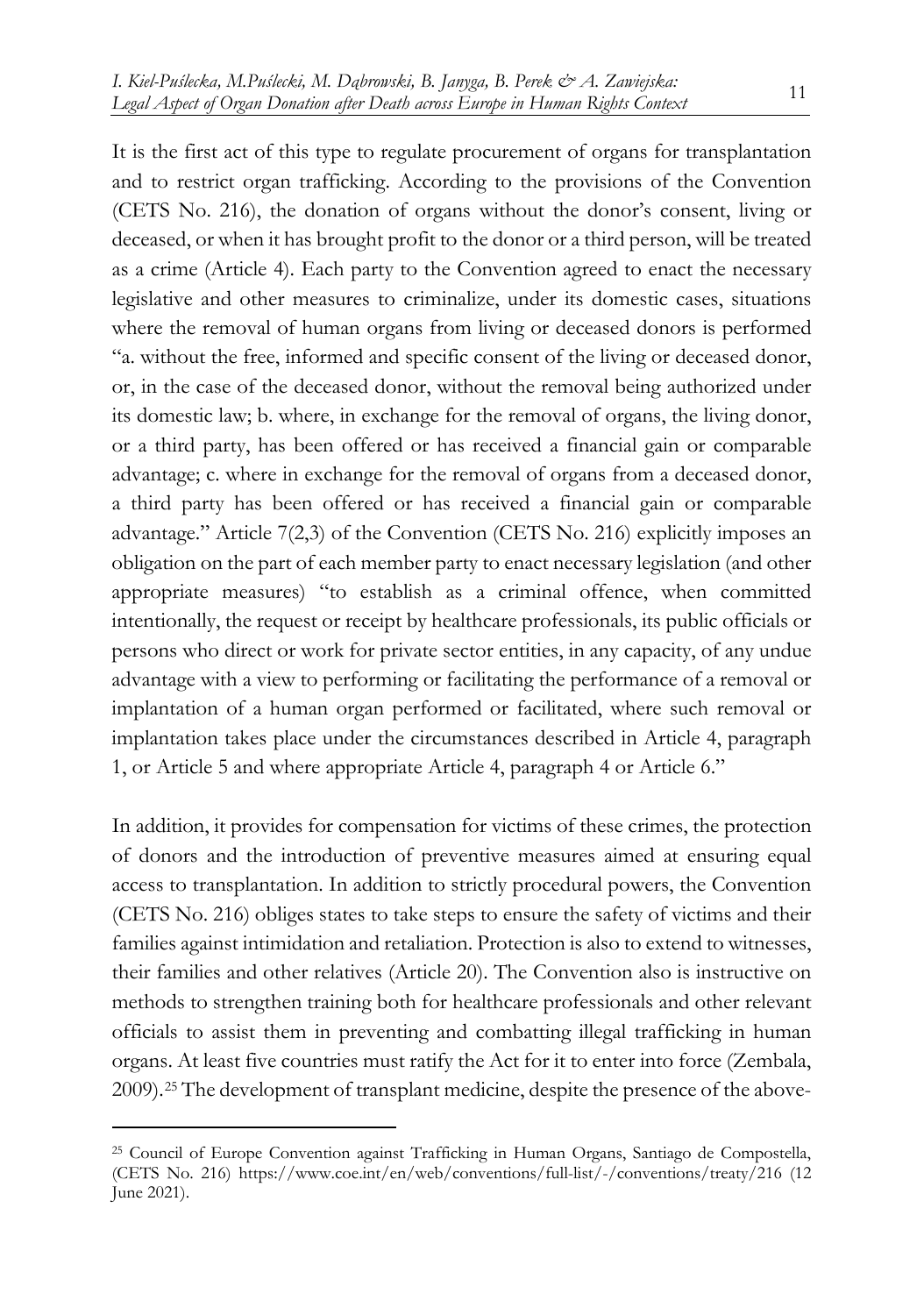mentioned conditions, has forced the introduction of modern, country-specific legislation regulating the admissibility of the procurement and transplantation of cells, tissues and organs.

## **4.4. European Union law**

The constitutional values on which the European Union is based are: respect for human dignity, freedom, democracy, equality, the rule of law and respect for human rights. These values are inextricably linked with pluralism, tolerance, justice, solidarity and non-discrimination.<sup>[26](#page-11-0)</sup>

However, the European Union lacks the competences to adopt measures leading to the harmonization of the laws of the Member States in the field of organ, cell and tissue transplantation. Member States therefore must introduce legislation at the national level that set high standards of quality and safety for organs and substances of human origin, blood and blood derivatives. It stays without prejudice to national provisions relating to the donation or medical use of organs and blood. Actions taken at the Union level may only be of a subsidiary nature (Guzik-Makaruk, 2008).

The Charter of Fundamental Rights of the European Union (Charter of the EU) of December 2000 (the Charter was declared in 2000, and came into force in December 2009, along with the Treaty of Lisbon) assumes that human dignity is the source of all rights and freedom, is inviolable and is subject to respect and protection (Article 1). Article 3(2) on biology and medicine presupposes, in particular, the observance of: the informed consent of the person, the prohibition of selecting people and eugenic practices, and the use of parts of the human body for financial gain. It prohibits reproductive human cloning for the purpose of obtaining organs (*"2. In the fields of medicine and biology, the following must be respected in particular: (a) the free and informed consent of the person concerned, according to the procedures laid down by law; (b) the prohibition of eugenic practices, in particular those aiming at the selection of persons; (c) the prohibition on making the human body and its parts as such a source of financial gain; (d) the prohibition of the reproductive cloning of human beings."*).[27](#page-11-1)

<span id="page-11-0"></span><sup>26</sup> Art. 2 Constitution for Europe, The Lisbon Treaty. http://www.lisbon-treaty.org/wcm/the-lisbon-treaty/treatyon-european-union-and-comments/title-1-common-provisions/2-article-2.html (12 June 2021).

<span id="page-11-1"></span><sup>27</sup> Timely identification and referral of potential organ donors. https://nhsbtdbe.blob.core.windows.net/umbracoassets-corp/1337/timely-identification-and-referral-of-potential-organ-donors-nhsbt.pdf (12 June 2021).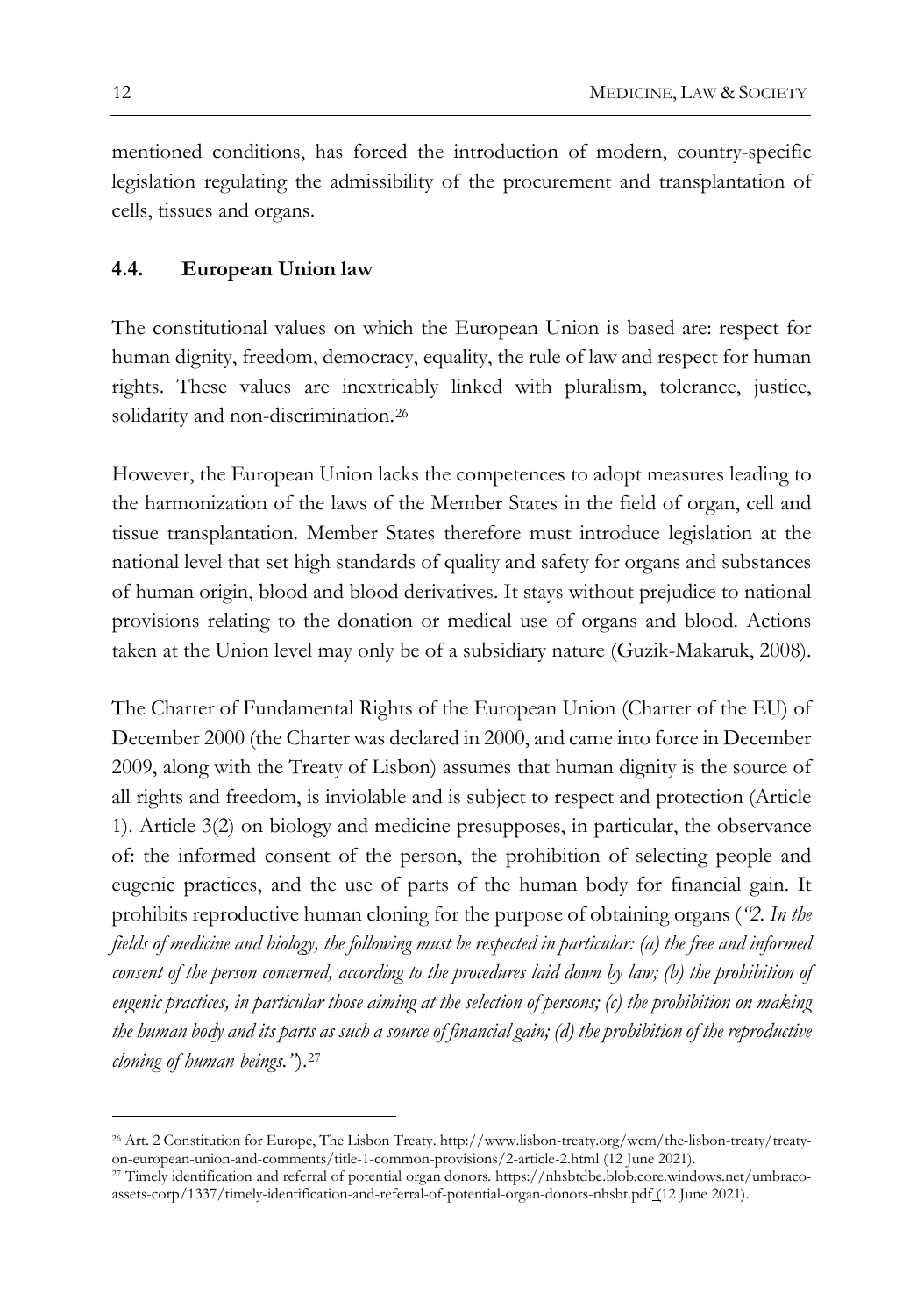The latest documents on transplantation are Directive 2004/23/EC of the European Parliament and the EU Council of March 31, 2004,[28](#page-12-0) and Directive 2010/45/EU of the European Parliament and the EU Council of July 7, 2010.[29](#page-12-1) Together, these two Directives establish the quality and safety standards for donation, procurement, testing, processing, preservation, storage and distribution of human tissues and cells.[30](#page-12-2) The main purpose of the Directives is the harmonization of the laws of the Member States, which will guarantee high standards and safety of transplantation operations, respect for the dignity of the deceased donor, and support national and European information campaigns. These Directives emphasize the "no-profit" principle of donation and tissue and cell transplantation. The Directive 2004/23/EC contains a provision on respect for fundamental rights and complies with the principles contained in the EU Charter, and recognizes as appropriate the EBC. In addition, in the context of the dignity of the deceased donor, it imposes due respect by reconstructing the donor's body in such a way that it is as close as possible to the original anatomical shape.

In 1993, the European Parliament, in a special resolution, adopted the principle of prohibiting the payment organs trade, as well as the prohibition of the import and use of organs derived from criminal activity (Duda, 2011). Attention should be paid to the provisions of the Council Framework Decision of 19 July 2002, on combating trafficking in human beings. These provisions complement the actions taken on the basis of the United Nations Convention against Transnational Organized Crime and the Palermo Protocol. Unfortunately, the definition utilized by the Council in its Decision concerning trafficking in human beings, although very similar to the definition contained in the Palermo Protocol, completely ignores trade for the removal of organs for transplantation.[31](#page-12-3)

<span id="page-12-0"></span><sup>28</sup> http://www.transplant-observatory.org/by-regions/ (12 June 2021).

<span id="page-12-1"></span><sup>29</sup> http://www.transplant-observatory.org/by-regions/ (12 June 2021).

<span id="page-12-2"></span><sup>30</sup> http://www.transplant-observatory.org/by-regions/ (12 June 2021).

<span id="page-12-3"></span><sup>31</sup> https://eur-lex.europa.eu/legal-content/EN/TXT/?uri=celex%3A32002F0629 (12 June 2021).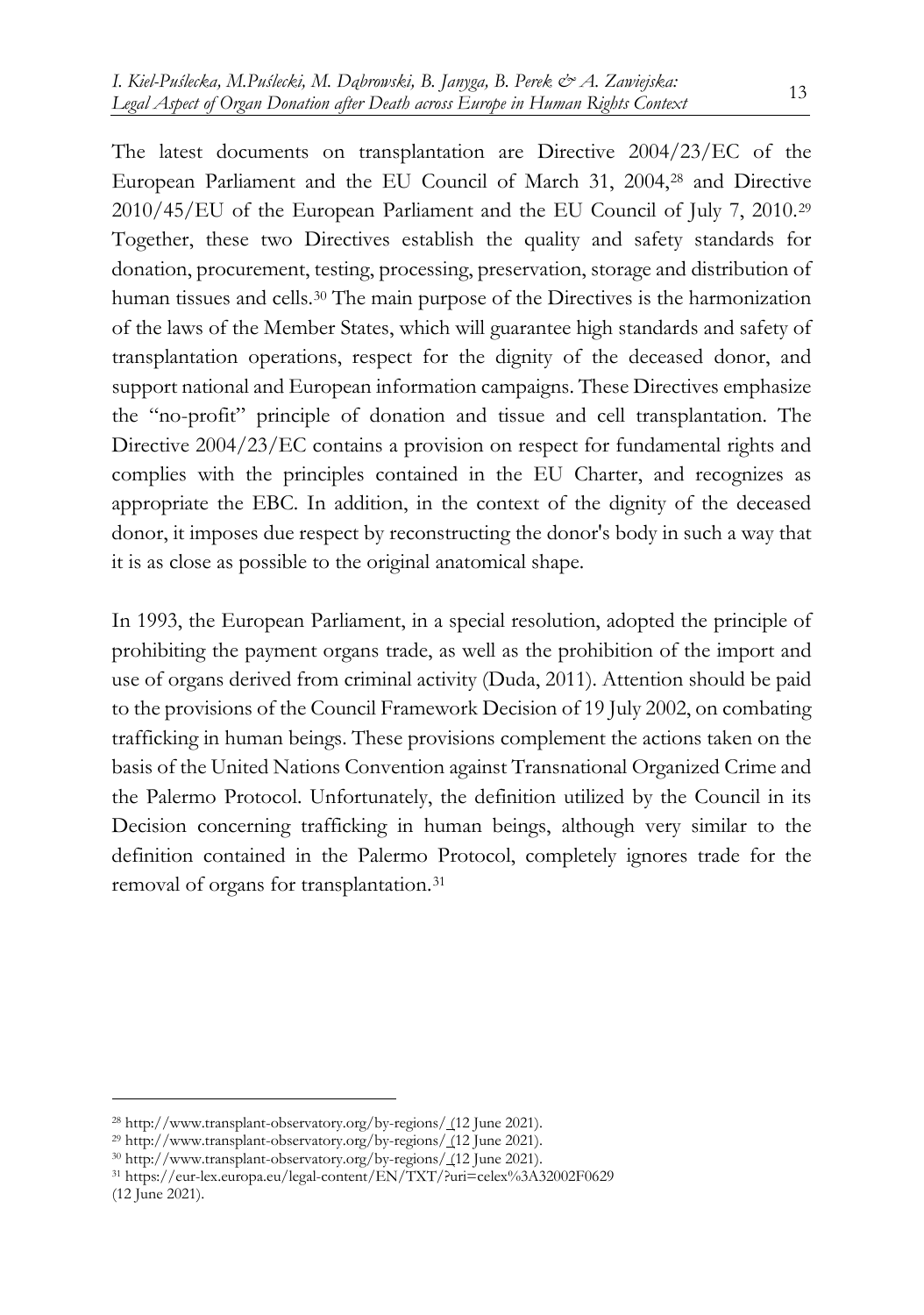## **4.5. Donation Models and Compliance with European Law**

As general rules, in a country with an opt-out system, the failure to submit an objection declaration on organ donation is tantamount to presumed consent to the donation, while in a country with an opt-in system, the failure to submit a declaration of consent to organ donation means that procurement is prohibited.

Postmortal transplantation performed in accordance with the applicable European legislation and in the utilitarian dimension does not violate human dignity and the natural rights of a person in most common opt-in and opt-out models. The third theoretical model, the priority rule – also known as the state of higher necessity – is the most controversial, mainly because it does not respect the right to decide about the donor's person and assumes that the social goods of the recipient are more important than the will of the deceased donor.

Under the third theoretical model, the competent authority unbundles the organs, acting as the primary decision maker, and the will of the donor is basically irrelevant. This authority has the sole discretion to decide whether or not organs for transplantation should be taken and to whom they should be allocated. This is a perfect situation for transplant medicine in the sense that under this model a near perfect balance may be struck between supply and demand. However, this model is not a viable option and is unsuitable in democratic states where core democratic values are premised on observing and protecting the fundamental rights of individuals. Most often, institutions designated by the state make secondary decisions, accepting and thus carrying out the will of the deceased donor. In fact, that model adopted theoretically in Bulgaria, because of controversies surrounding it, is in practice functioning as would be the case under a traditional opt-out model.

In postmortal organ donation only, the recipient is beneficent. The Immanuel Kant concept of human dignity does not allow the use of a person for purposes other than the ones he/she consents to (Rachels, 1986). Unfortunately, the failure to object is not always the equivalent of giving consent. In a hierarchy of acceptability in so far as transparency is concerned, the opt-in model is more transparent than the opt-out model, while the priority model quite simply is unacceptable. The EBC is the basic document that specifies and regulates the legal and ethical minimum for postmortal donation in determining the consent or non-contradiction requirement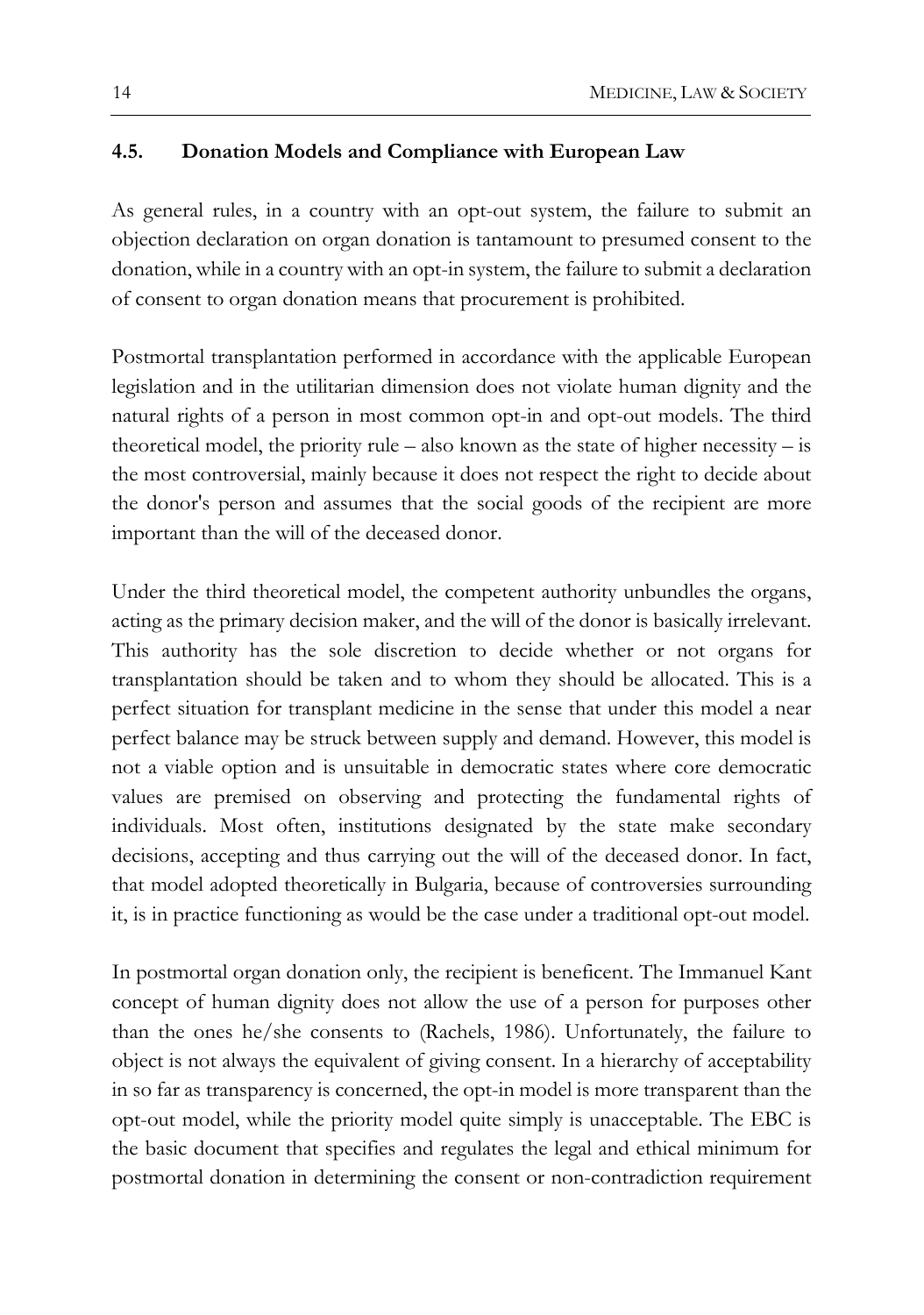for donation. In 1978, the Committee of Ministers of the Council of Europe and the Parliamentary Assembly of the Council of Europe indicated in "Resolution (78) 29 on the harmonization of the legislation of the Member States relating to the procurement and transplantation of human tissues and organs", that the removal of organs from a deceased person is unacceptable if it is evident that the deceased person has objected to the collection (explicit or implied) – opt-out.[32](#page-14-0)

The authors of the Additional Protocol to the EBC recognized the need to introduce regulations to respect the will regarding postmortal donation. Article 17 of the Additional Protocol prohibits the removal of organs from a deceased person, unless consent to the donation was given during the lifetime of the donor or a permit required by national law was obtained. This regulation should be interpreted as an obligation on COE Member States to create a system that defines the conditions for the admissibility of donating organs or tissues from deceased persons.

Thus, while the Resolution (78)29 stipulates the need to take into account the patient's possible objection (open or presumed objection), in contrast Article 10 § 1 explicitly uses the concept of objection. Article 10 § 2 expands upon the concept of an objection, and more broadly takes into account the wishes expressed by the deceased. The authors of the EBC decided to use the concept of consent, which emphasizes the respect for the human's autonomy. The patient may therefore either consent or refuse to express consent directly or implicitly. Moreover, respecting Article 8 of the Additional Protocol, the Member States should undertake activities aimed at informing the public about the principles of donation, including donation of organs and tissues after death.[33](#page-14-1)

The EBC does not prejudge the superiority of the opt-in vs. opt-out models that Member States should adopt in the field of postmortal organ donation, although it has emphasized that if the deceased person failed to clearly express his will during his lifetime, there must be a viable procedure established by local domestic law that makes it possible to ascertain this will. The EBC's explanatory report indicates some

<span id="page-14-0"></span><sup>32</sup> Resolution (78)29 of the Committee of Ministers of the Council of Europe on the harmonization of the legislation of the Member States relating to the procurement and transplantation of human tissues and organs. https://www.coe.int/t/dg3/healthbioethic/texts\_and\_documents/Res(78)29E.pdf (12 June 2021).

<span id="page-14-1"></span><sup>33</sup> http://www.transplant-observatory.org/by-regions/ (12 June 2021); Resolution (78)29 of the Committee of Ministers of the Council of Europe on the harmonization of the legislation of the Member States relating to the procurement and transplantation of human tissues and organs.

https://www.coe.int/t/dg3/healthbioethic/texts\_and\_documents/Res(78)29E.pdf (12 June 2021).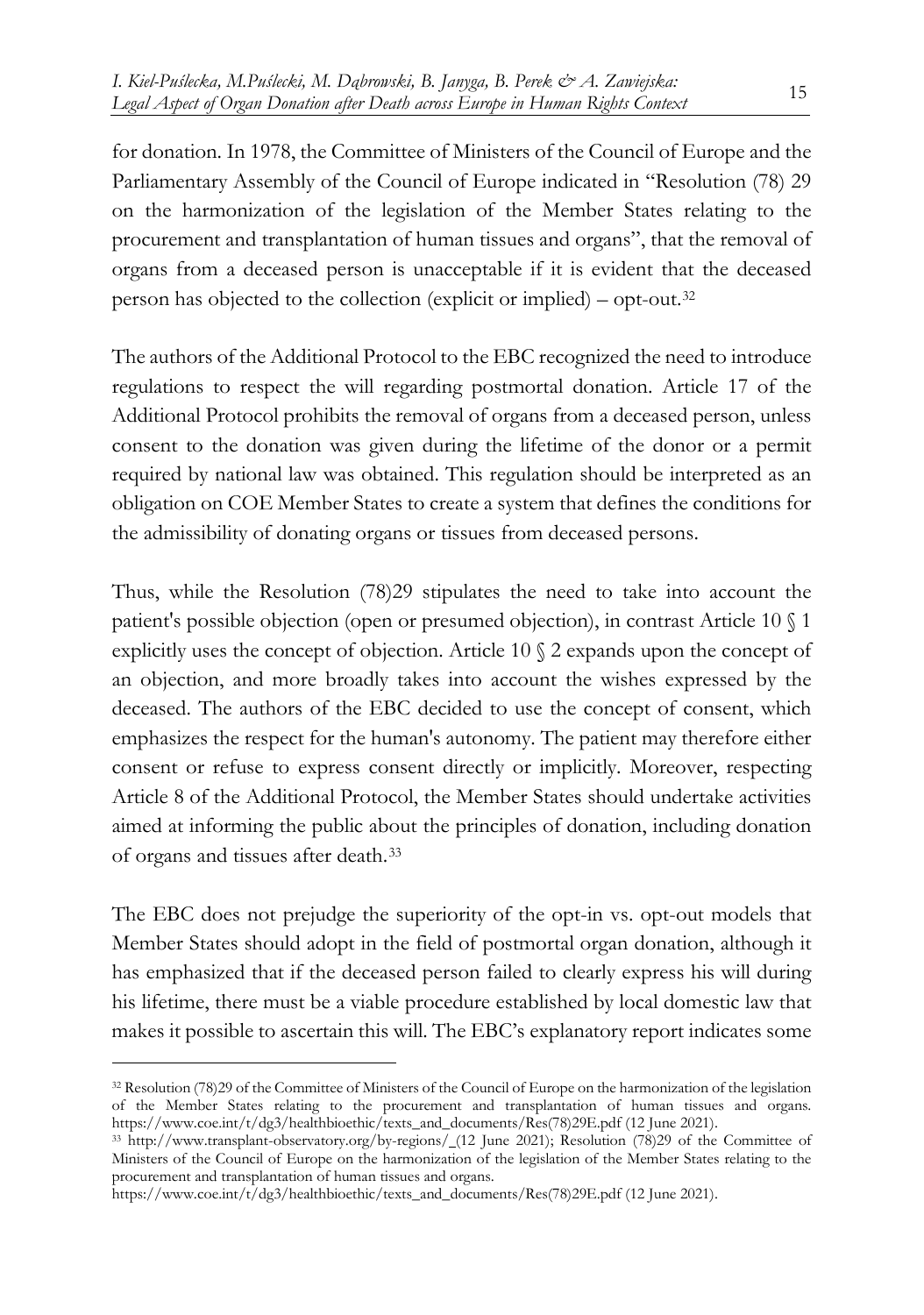countries utilizing a system of presumed consent opt-out provide the legal means for the person to express an objection(s) (that is an objection register). The authors of the EBC also considered the system in which the will of the deceased is established on the basis of an interview conducted among the family and friends of the deceased regarding what the deceased's will was (soft opt-in and soft opt-out).

While it is true that at the time of organ donation there is no entity whose autonomy should be protected, nevertheless, pursuant to the Convention standard, the issue of respecting the patient's will in deciding on postmortal organ donation must be given the utmost attention. Article 17, sentence 2 of the Protocol, emphasizes that no donation may take place if the deceased person objected to its during his lifetime. Although the EBC recognizes the permissibility of systems providing for presumed donation consent (that is opt-out), one may seriously question whether this type of "consent" is consistent with the meaning of the word "consent" as used and understood in the Convention and whether the opt-out model guarantees respect for the deceased person's (actual) will expressed during his lifetime.[34](#page-15-0)

Only in an exceptional situation, when the patient's will cannot be ascertained, does the Additional Protocol allow for the possibility of establishing it based on the beliefs of relatives, assuming this is allowed pursuant to national regulations (soft opt-in and soft opt-out). However, it is difficult to rationalize the justification for transferring to the deceased's family the competence to decide on the removal of organs from his corpse. The assumption that the proximity of the relationship between the deceased and his relatives will somehow ensure the deceased person's will is adhered to is highly questionable. This solution seems to be not only insufficient, but even counterfactual.[35](#page-15-1)

### **5 Conclusion**

The possibility of organ explantation after death is owned by the donor himself, who expresses consent or objection to organ donation during his lifetime, depending on the model adopted in the legislation of a given country. Both the opt-in and opt-out models seem to be in harmony with human freedom and dignity. The theoretical priority model is not. Legislative acts in Europe (including COE and EU) are clearly

<span id="page-15-0"></span><sup>34</sup> http://www.transplant-observatory.org/by-regions/ (12 June 2021).

<span id="page-15-1"></span><sup>35</sup> http://www.transplant-observatory.org/by-regions/ (12 June 2021).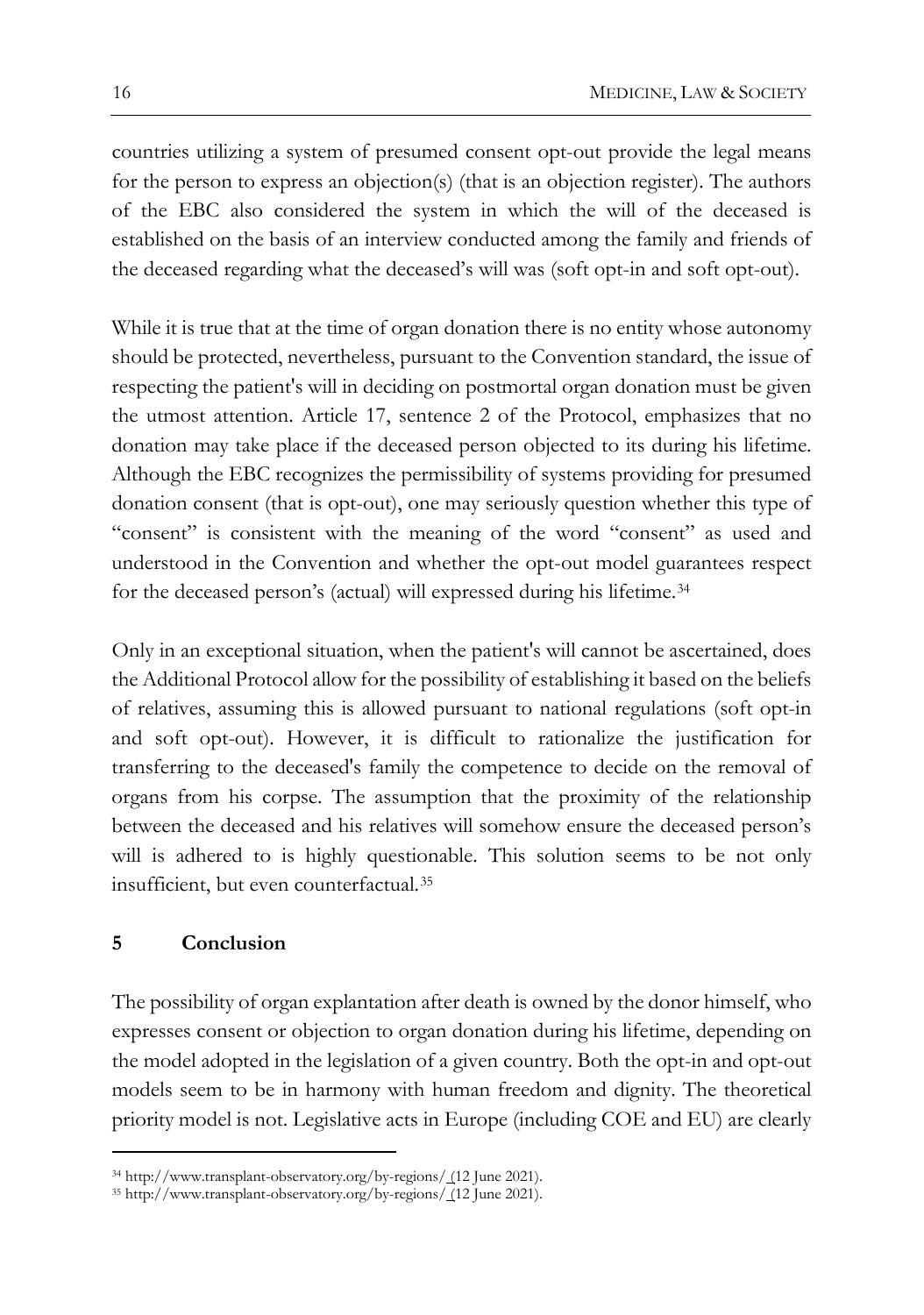pro-transplant. "*Pro futuro*" decisions by the patient/donor (consent or objection) fully comply with human freedom rights. The basic moral rule provides there is a willing donor on the one side and a recipient eligible to receive an organ on the other side. Willingness, however, demands the requirement of consent.

Postmortal transplantation performed in accordance with the applicable legislation and in the utilitarian dimension does not violate human dignity and the natural right of a person to decide about themselves.

#### **Legal Sources**

Universal Declaration of Human Rights

- *The General Assembly of the United Nations adopted the Declaration on 10 December 1948, available: https://humanrights.gov.au/our-work/what-universal-declaration-human-rights*.
- International Covenant on Civil and Political Rights
- *Adopted and opened for signature, ratification and accession by General Assembly resolution 2200A (XXI) of 16 December 1966, entry into force 23 March 1976, in accordance with Article 49, available: https://www.ohchr.org/en/professionalinterest/pages/ccpr.aspx (1 September 2021).*
- International Covenant on Social, Economic and Cultural Rights
- *Adopted and opened for signature, ratification and accession by General Assembly resolution 2200A (XXI) of 16 December 1966 entry into force 3 January 1976, in accordance with article 27, available: https://www.ohchr.org/en/professionalinterest/pages/cescr.aspx*.
- European Social Charter
- *The European Social Charter was adopted within the framework of the Council of Europe in 1961, available: https://www.coe.int/en/web/european-social-charter*.
- Convention for the Protection of Human Rights and Fundamental Freedoms
- *The European Convention on Human Rights (ECHR) (formally the Convention for the Protection of Human Rights and Fundamental Freedoms) is an international convention to protect human rights and political freedoms in Europe. Drafted in 1950 by the then newly formed Council of Europe, the convention entered into force on 3 September 1953, available: https://www.refworld.org/docid/3ae6b3b04.html*.
- WHA 40.13 of the Forty World Health
- *Fortieth World Health assembly, Geneva 4-15 MAY 1987. WHA40.13, available: https://www.who.int/transplantation/en/WHA40.13.pdf*.
- The Charter of Fundamental Rights of the European Union (EU Charter of the EU)
- *The Charter of Fundamental Rights of the European Union: OJ C 326, 26.10.2012, pp. 391–407, available: https://eur-lex.europa.eu/legal-content/EN/TXT/PDF/?uri=CELEX:12012P/TXT&from=EN*.
- Convention on the Rights of the Child
- *Adopted and opened for signature, ratification and accession by General Assembly resolution 44/25 of 20 November 1989 entry into force 2 September 1990, in accordance with article 49, available: https://www.ohchr.org/EN/professionalinterest/pages/crc.aspx*.
- Additional Protocol to The Convention On Human Rights And Biomedicine
- *Additional Protocol to the Convention on Human Rights and Biomedicine, concerning Biomedical Research, Strasbourg, 25.I.2005, available: https://rm.coe.int/168008371a*.
- Additional Protocol to The Convention On Human Rights And Biomedicine Concerning Transplantation of Organs And Tissues Of Human Origin
- *Additional Protocol to the Convention on Human Rights and Biomedicine concerning Transplantation of Organs and Tissues of Human Origin, Strasbourg, 24.I.2002, available: https://rm.coe.int/1680081562*.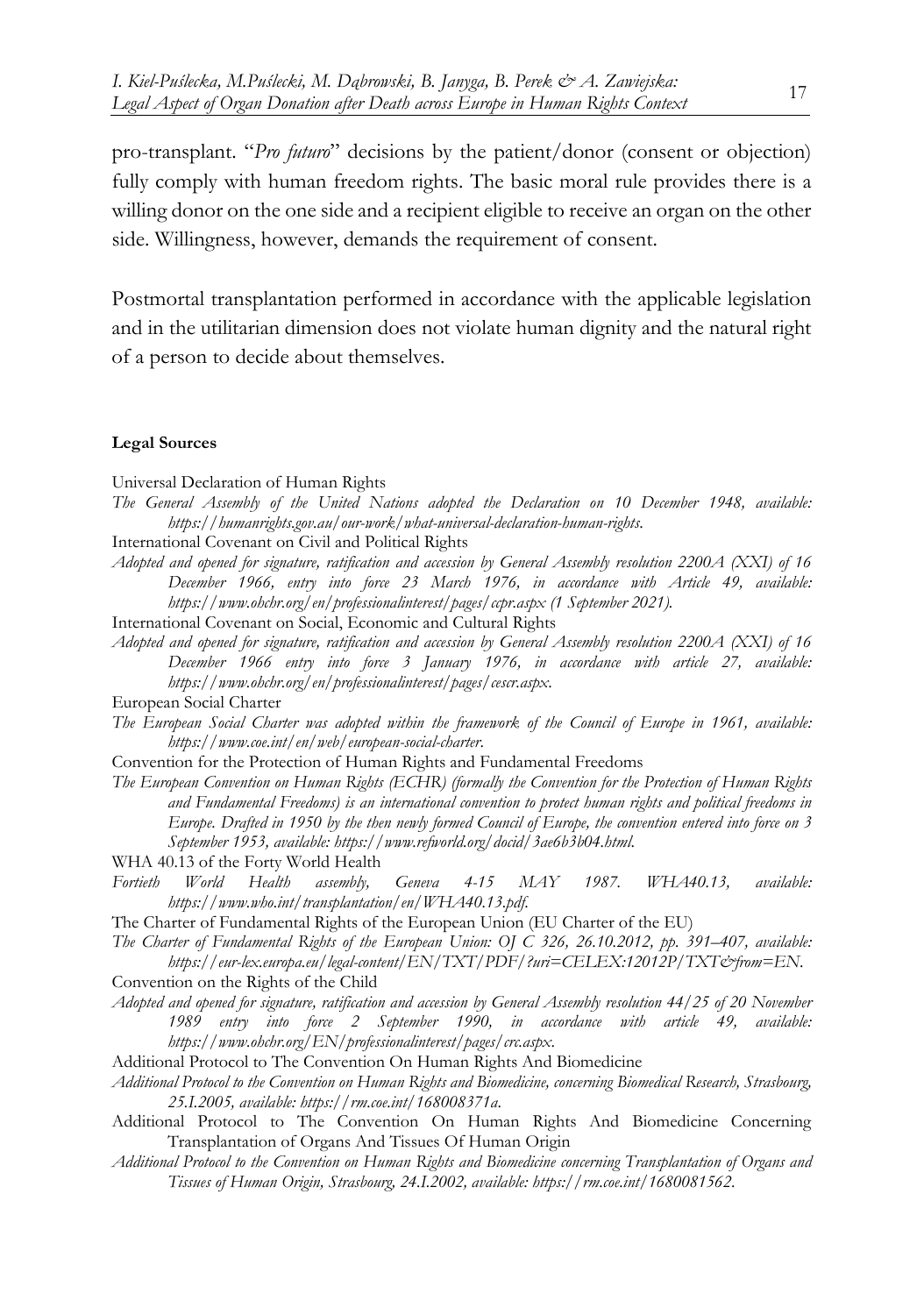Convention For The Protection Of Human Rights And Dignity Of The Human

- *The Convention for the Protection of Human Rights and Dignity of the Human Being with regard to the Application of Biology and Medicine is an international instrument aiming to prohibit the misuse of innovations in biomedicine and to protect human dignity. The Convention was opened for signature on 4 April 1997 in Oviedo, Spain and is thus otherwise known as the Oviedo Convention, available: https://www.coe.int/en/web/conventions/full-list/-/conventions/treaty/164?module=treatydetail&treatynum=164*.
- Convention Organ Trafficking
- *Council of Europe Convention against Trafficking in Human Organs Santiago de Compostela, 25.III.2015, available: https://rm.coe.int/16806dca3a*.
- Council Of Europe Convention On Action Against Trafficking In Human Beings
- *Council of Europe Convention on Action against Trafficking in Human Beings, Warsaw, 16.V.2005, available: https://rm.coe.int/168008371d*.
- Council Of Europe Convention On Action Against Trafficking In Human Beings Explanatory Report
- *Explanatory Report Beings to the Council of Europe Convention on Action against Trafficking in Human, Warsaw, 16.V.2005, available: https://rm.coe.int/16800d3812*.
- European Agreement on the Exchange Of Therapeutic Substances Of Human
- *European Agreement on the Exchange Of Therapeutic Substances Of Human origin of 15 December 1958 (ETS No. 26, entered into force on 1 January 1959), available: https://rm.coe.int/1680902946*.
- Explanatory Report Organ Trafficking Convention
- *Council of Europe Convention against Trafficking in Human Organs Explanatory Report, The Committee of Ministers of the Council of Europe took note of this Explanatory Report at a meeting held at its Deputies' level, on 9 July 2014, available: http://www.transplant-observatory.org/download/explanatory-report-organ-traffickingconvention/*.
- Trafficking in Organs In Europe, Parliamentary Assembly Recommendation 1611
- *Assembly debate on 25 June 2003 (21st Sitting), available: https://assembly.coe.int/nw/xml/XRef/Xref-XML2HTML-en.asp?fileid=17125&lang=en*.
- Committee of Ministers Council of Europe Recommendation No 2003 (10) On Xenotransplantation
- *Adopted by the Committee of Ministers on 19 June 2003 at the 844th meeting of the Ministers' Deputies, available: https://rm.coe.int/16805df8df*.
- Committee of Ministers Council of Europe Recommendation No 2003 (12) On Organ Donor Registries
- *Adopted by the Committee of Ministers on 19 June 2003 at the 844th meeting of the Ministers' Deputies, available:*
- *https://www.edqm.eu/sites/default/files/recommendation\_no\_2003\_12\_of\_the\_committee\_of\_ministers\_to\_membe r\_states\_on\_organ\_donor\_registers.pdf*.
- Committee of Ministers Council of Europe Recommendation No 2004 (7) On Organ Trafficking
- *Adopted by the Committee of Ministers on 19 May 2004 at the 884th meeting of the Ministers' Deputies, available: https://rm.coe.int/16805dcf59*.
- Committee of Ministers Council of Europe Recommendation No 94 (1) On Human Tissue Banks
- *Adopted by the Committee of Ministers on 14 March 1994 at the 509th meeting of the Ministers' Deputies, available: https://rm.coe.int/09000016804dd7ee*.
- Committee of Ministers Council of Europe Recommendation No 97 (15) On Xenotransplantation
- *Adopted by the Committee of M inisters on 30 September 1997 at the 602nd meeting of the Ministers' Deputies, available:*
- *https://www.coe.int/t/dg3/healthbioethic/texts\_and\_documents/Rec(97)15E.pdf*.
- Committee of Ministers Council of Europe Recommendation No Rec (98) 2 On Provision Of Haematopoietic Progenitor Cells
- *Adopted by the Committee of Ministers on 12 February 1998 at the 620th meeting of the Ministers' Deputies, available: https://ekea.gr/wp-content/uploads/Rec982-Provision-of-haematopoietic-progenitor-cells.pdf*.
- Committee of Ministers Council of Europe Recommendation Rec 2004 (8) On Autologous Cord Blood Banks
- *Adopted by the Committee of Ministers on 19 May 2004 at the 884th meeting of the Ministers' Deputies, available:*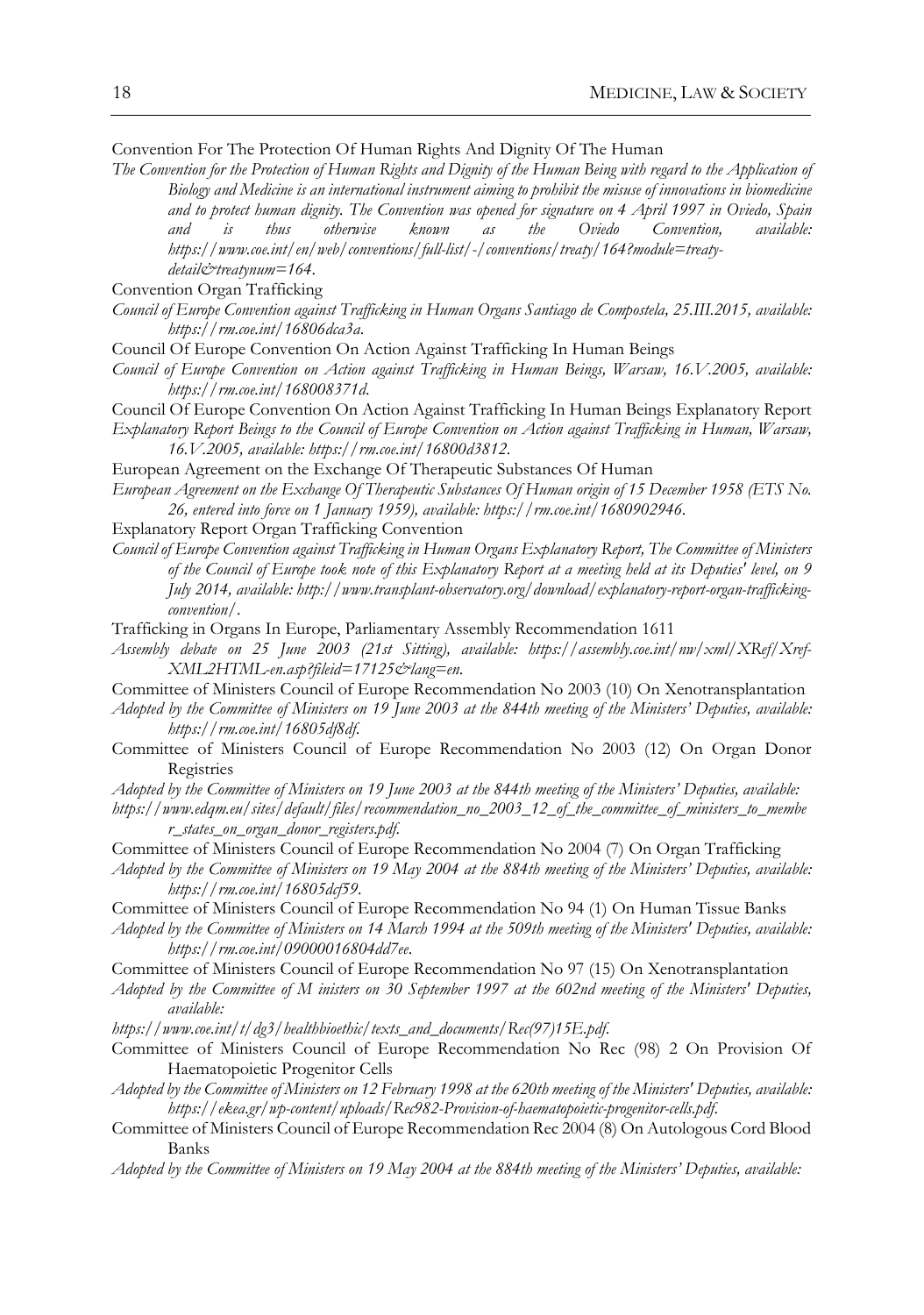- *https://www.edqm.eu/sites/default/files/recommendation\_no\_2004\_8\_of\_the\_committee\_of\_ministers\_to\_member \_states\_on\_autologous\_cord\_blood\_banks.pdf*.
- Committee of Ministers Council of Europe Recommendation Rec 2005 (11) On The Role And Training Of Professionals Responsible For Organ Donation
- *Adopted by the Committee of Ministers on 15 June 2005 at the 930th meeting of the Ministers' Deputies, available: https://rm.coe.int/09000016805b025f*.
- Committee of Ministers Council of Europe Recommendation Rec 2004 (19) On Criteria For The Authorization Of Organ Transplantation Facilities
- *Adopted by the Committee of Ministers on 7 October 2020 at the 1385th meeting of the Ministers' Deputies, available: https://rm.coe.int/09000016809fdcdd*.
- Committee of Ministers Council of Europe Recommendation Rec 2006 (15) On The Background, Functions And Responsibilities Of National Transplant Organization (NTO)
- *Adopted by the Committee of Ministers on 8 November 2006 at the 979th meeting of the Ministers' Deputies), available: https://www.edqm.eu/sites/default/files/recommendation\_no\_2006\_15\_of\_the\_committee\_of\_ministers\_to\_membe*
	- *r\_states\_on\_the\_background\_functions\_and\_responsibilities\_of\_a\_national\_transplant\_organisation\_nto1. pdf*.
- Committee of Ministers Council of Europe Recommendation Rec 2006 (16) On Quality Improvement Programmes For Organ Donation
- *Adopted by the Committee of Ministers on 8 November 2006 at the 979th meeting of the Ministers' Deputies, available: https://rm.coe.int/09000016805d7409*.
- Committee of Ministers Council of Europe Resolution CM Res 2008 (4) On Adult-To-Adult Living Donor Liver Transplantation
- *Adopted by the Committee of Ministers on 12 March 2008 at the 1021st meeting of the Ministers' Deputies, available: https://rm.coe.int/09000016805d3da0*.
- Committee of Ministers Council of Europe Resolution CM Res 2008 (6) On Transplantation Of Kidneys From Living Donors Not Genetically Related

*Adopted by the Committee of Ministers on 26 March 2008 at the 1022nd meeting of the Ministers' Deputies, available:* 

- *http://www.xxoo156.com/medias/fichiers/Resolution\_CMRes20086\_on\_transplantation\_of\_kidneys\_from\_living \_donors\_who\_are\_not\_genetically\_related\_to\_the\_recipient.pdf*.
- Committee of Ministers Council of Europe Resolution CM Res 2013 (56) On The Development And Optimisation Of Live Kidney Donation Programmes
- *Adopted by the Committee of Ministers on 11 December 2013 at the 1187th meeting of the Ministers' Deputies, available:*
- *https://www.edqm.eu/sites/default/files/medias/fichiers/resolution\_cmres201356\_on\_the\_development\_and\_optimi sation\_of\_live\_kidney\_donation\_programmes.pdf*.
- Committee of Ministers Council of Europe Resolution CM Res 2015 (10) On The Role And Training Of Critical Care Professionals In Deceased Donation
- *Adopted by the Committee of Ministers on 10 September 2015 at the 1234th meeting of the Ministers' Deputies, available:*
- *https://www.edqm.eu/sites/default/files/resolution\_cmrs\_201510\_role\_and\_training\_critical\_care\_professionals\_in \_deceased\_donation.pdf*.
- Committee of Ministers Council of Europe Resolution CM Res 2015 (11) On Establishing Harmonised National Living Donor Registries
- *Adopted by the Committee of Ministers on 15 September 2015 at the 1235th meeting of the Ministers' Deputies, available:*
- *https://www.edqm.eu/sites/default/files/resolution\_on\_establishing\_harmonised\_national\_living\_donor\_registries\_se ptember\_2015.pdf*.
- Committee of Ministers Council of Europe Resolution CM Res 2015 (11) On Establishing Harmonised National Living Donor Registries Explanatory Memo

*CM(2015)128 add final 18 September 2015, available:* 

*https://www.edqm.eu/sites/default/files/explanatory\_memorandum\_resolution\_cm\_res201511\_on\_harmo nised\_national\_living\_donor\_registries\_2015.pdf*.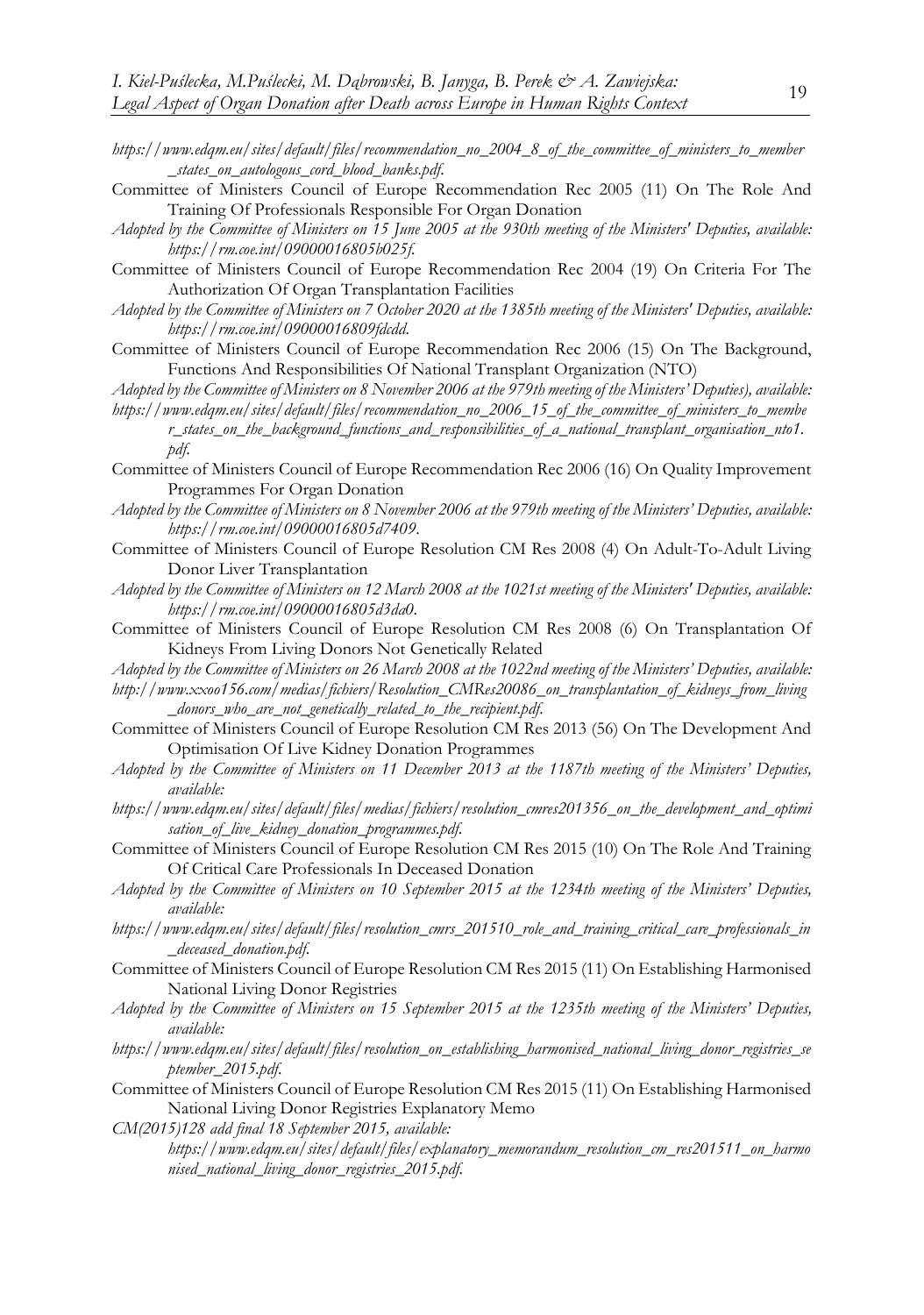- Committee of Ministers Council of Europe Resolution CM Res 2013 (55) On Establishing Procedures For Collection And Dissemination Of Data Outside Domestics
- *Adopted by the Committee of Ministers on 11 December 2013 at the 1187th meeting of the Ministers' Deputies, available:*
- *https://www.edqm.eu/sites/default/files/medias/fichiers/resolution\_cmres201355\_on\_establishing\_procedures\_for\_ the\_collection\_and\_dissemination\_of\_data\_on\_tr.pdf*.
- Committee of Ministers Council of Europe Resolution CM Res 2013 (56) On The Development And Optimisation Of Live Kidney Donation Programmes Explanatory Memo
- *Adopted by the Committee of Ministers on 11 December 2013 at the 1187th meeting of the Ministers' Deputies, available:*
- *https://www.edqm.eu/sites/default/files/medias/fichiers/resolution\_cmres201356\_on\_the\_development\_and\_optimi sation\_of\_live\_kidney\_donation\_programmes.pdf*.
- Committee of Ministers Council of Europe Resolution CM Res 78 (29) On Harmonisation Of Legislations Relating To Removal, Grafting And Transplantation

*Adopted by the Committee of Ministers on 11 May 1978 at the 287th meeting of the Ministers' Deputies, available: https://www.coe.int/t/dg3/healthbioethic/texts\_and\_documents/Res(78)29E.pdf*.

- Commission Directive 2003/63/EC Of 25 June 2003 Amending Directive 2001/83/EC Of The European Parliament And Of The Council On The Community Code Relating To Medicinal Products For Human Use
- *On 25 June 2003, amending Directive 2001/83/EC of the European Parliament and of the Council on the Community code relating to medicinal products for human use, available: https://eur-lex.europa.eu/legalcontent/EN/TXT/PDF/?uri=CELEX:32003L0063&from=EN*.
- Commission Directive 2006/17/EC Of 8 February 2006 Implementing Directive 2004/23/EC Of The European Parliament And Of The Council As Regards Certain Technical Requirements For The Donation, Procurement And Testing Of Human Tissues And Cells
- *On 8 February 2006 implementing Directive 2004/23/EC of the European Parliament and of the Council as regards certain technical requirements for the donation, procurement and testing of human tissues and cells, available: https://eur-lex.europa.eu/LexUriServ/LexUriServ.do?uri=OJ:L:2006:038:0040:0052:EN:PDF*.
- Commission Directive 2006/86/EC Of 24 October 2006 Implementing Directive 2004/23/EC Of The European Parliament And Of The Council
- *On 24 October 2006 implementing Directive 2004/23/EC of the European Parliament and of the Council as regards traceability requirements, notification of serious adverse reactions and events and certain technical requirements for the coding, processing, preservation, storage and distribution of human tissues and cells, available: https://eur-lex.europa.eu/legal-content/EN/TXT/PDF/?uri=CELEX:32006L0086&from=EN*.
- Commission Implementing Directive 2012/25/EU Of 9 October 2012 Laying Down Information Procedures For The Exchange, Between Member States, Of Human Organs Intended For Transplantation
- *On 9 October 2012 laying down information procedures for the exchange, between Member States, of human organs intended for transplantation, available: https://eur-lex.europa.eu/legalcontent/EN/TXT/PDF/?uri=CELEX:32012L0025&from=EN*.
- Directive of the European Parliament and of the Council 2004/23/EC of 31 March 2004 On Setting Standards Of Quality And Safety For The Donation, Procurement, Testing, Processing, Preservation, Storage And Distribution Of Human Tissues And Cells
- *On 31 March 2004 on setting standards of quality and safety for the donation, procurement, testing, processing, preservation, storage and distribution of human tissues and cells, available: https://eurlex.europa.eu/LexUriServ/LexUriServ.do?uri=OJ:L:2004:102:0048:0058:en:PDF*.
- Directive of the European Parliament and of the Council 2010/45/EU of 7 July 2010 On Standards Of Quality And Safety Of Human Organs Intended For Transplantation.
- *On 7 July 2010 on standards of quality and safety of human organs intended for transplantation, available: https://eurlex.europa.eu/legal-content/EN/TXT/PDF/?uri=CELEX:32010L0053&from=EN*.
- Directive 2012/39/EU Amending Directive 2006 (17) EU As Regards Certain Technical Requirements For The Testing Of Human Tissues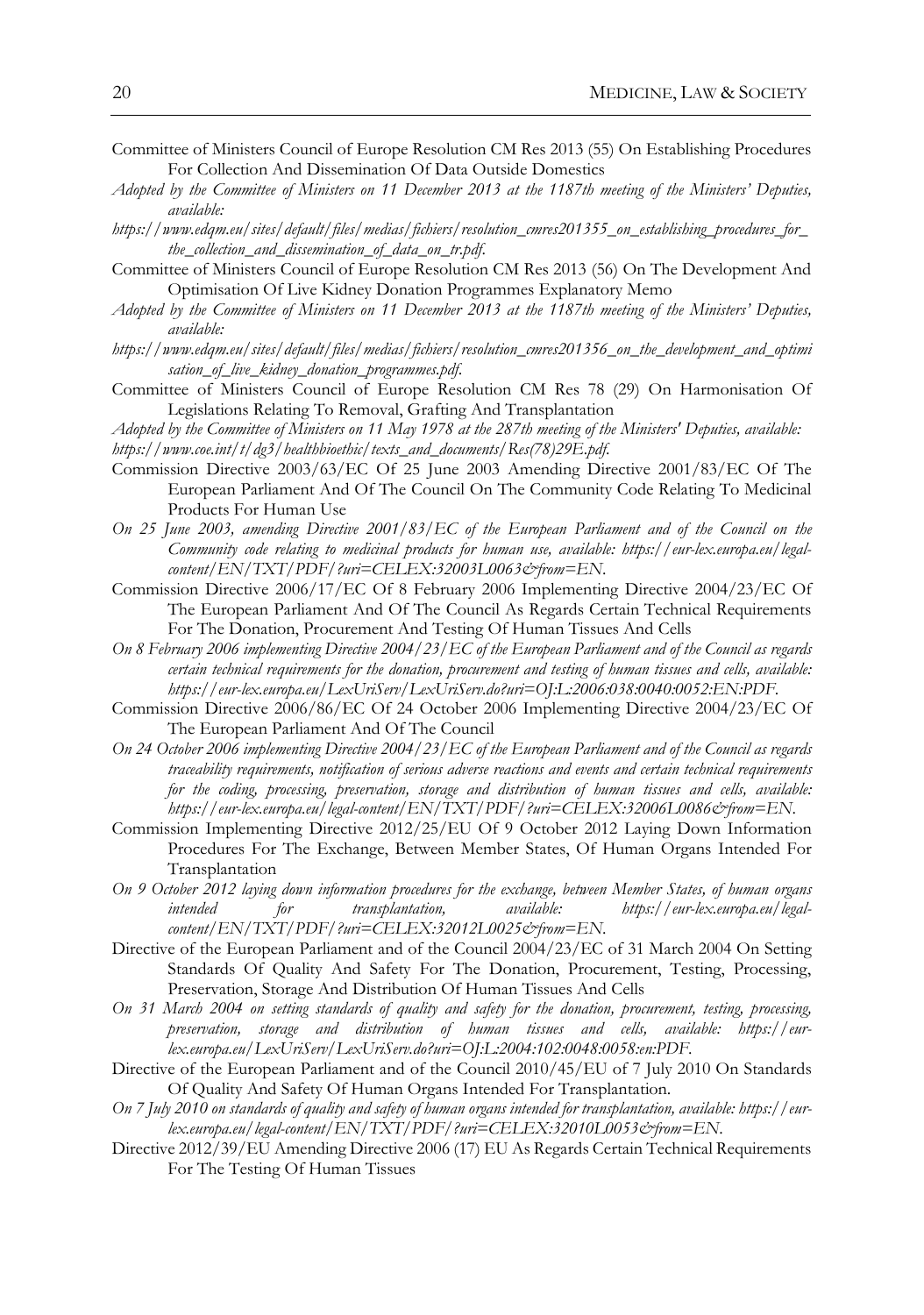*On 26 November 2012 amending Directive 2006/17/EC as regards certain technical requirements for the testing of human tissues and cells, available: https://eurlex.europa.eu/LexUriServ/LexUriServ.do?uri=OJ:L:2012:327:0024:0025:en:PDF*.

#### **References**

- Dor, F.J.M.F., Massey, E.K., Frunza, M., Johnson, R., Lennerling, A., Lovén, C. et al. (2011) New classification of ELPAT for living organ donation, *Transplantation*, 91, pp. 935–938, doi: 10.1097/TP.0b013e3182129236.
- Gare, R., Gogalniceanu, P., Maple, H., Burnapp, L., Clarke, A., Williams, L. et al. (2017) Understanding barriers and outcomes of unspecified (non-directed altruistic) kidney donation from both professional's and patient's perspectives: research protocol for a national multicentre mixedmethods prospective cohort study, *BMJ Open*, 7:e015971, doi: 10.1136/bmjopen-2017-015971.
- Duda, J. (2011) Cywilnoprawna problematyka transplantacji medycznej, *International Digest of Health Legislation* 1991, 42(3), s. 390-396; LEX Wolters Kluwer, Warszawa, s. 29.
- Guzik Makaruk, E. (2008) Transplantacja organów, tkanek i komórek w ujęciu prawnym i kryminologicznym, Temida 2, Białystok.
- Jasudowicz, T. (1998) Rezolucja Rady Europy z 11 maja 1978 roku dotycząca harmonizacji ustawodawstwa państw członkowskich, związanego z pobieraniem i przeszczepianiem ludzkich tkanek i narządów; Europejskie standardybioetyczne. Wybór materiałów, Dom Organizatora TNOiK, Toruń, s. 3-15.
- Lennerling, A., Lovén, C., Dor, F.J., Ambagtsheer, F., Duerinckx, N., Frunza, M. et al. (2013) Living organ donation practices in Europe – results from an online survey. *Transplant International*, 26(2), pp. 145–153, doi: 10.1111/tri.12012.
- Kiel-Puslecka, I., Puslecki, M., Dabrowski, M., Janyga, B., Perek, B. & Zawiejska, A. (2021) Correlation of Effective Organ Procurement Rates and the Role of Legislation in Individual European Countries, European Research Studies Journal, 24(3), pp. 20-21, doi: 10.35808/ersj/2338.
- Linden, P.K. (2009) History of solid organ transplantation and organ donation, *Critical Care Clinics*, 25(1), pp. 165–184, doi: 10.1016/j.ccc.2008.12.001.
- Merion, R.M., Pelletier, S.J., Goodrich, N., Englesbe, M. J. & Delmonico, F. L. (2006) Donation after cardiac death as a strategy to increase deceased donor liver availability, *Annals of Surgery*, 244(4), pp. 555–562, doi: 10.1097/01.sla.0000239006.33633.39.
- Rachels, J. (1986) *Kantian Theory: The Idea of Human Dignity. From: The Elements of Moral Philosophy*, Random House Inc., pp. 114-17, 122-23.
- Youn, T.S. & Greer, D.M. (2014) Brain death and Management of a Potential Organ Donor in the intensive care unit, *Critical Care Clinics*, 30(4), pp. 813–831, doi: 10.1016/j.ccc.2014.06.010.
- Zembala, M. (2009) Zasady pobierania i przeszczepiania narządów i tkanek do transplantacji w ujęciu Europejskiej Konwencji Bioetycznej, *Kardiochirurgia i Torakochirurgia Polska*, 6(4), pp. 407-411.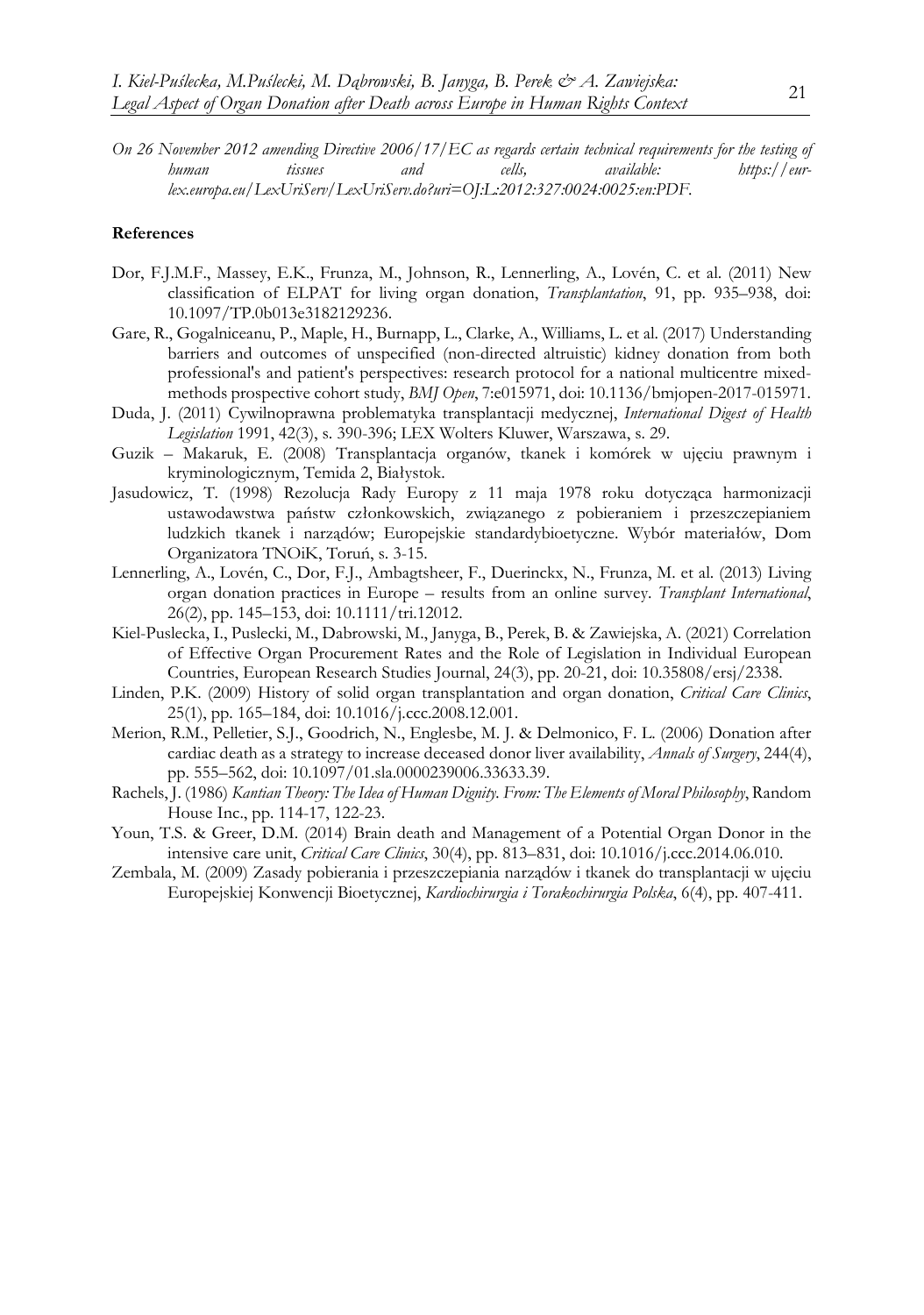# Appendix

**Table 1: Universal acts and most important legal aspects in the Council of Europe and European Union legislation in postmortal transplantation subject.**

| Universal acts                  |                                           | <b>Council of Europe documents</b>                      |  |  |
|---------------------------------|-------------------------------------------|---------------------------------------------------------|--|--|
| 1.                              | Universal Declaration of                  | European Social Charter<br>1.                           |  |  |
|                                 | Human Rights                              | 2.<br>Convention for the Protection of Human Rights and |  |  |
| 2.                              | International Covenant on                 | <b>Fundamental Freedoms</b>                             |  |  |
|                                 | Civil and Political Rights                | Additional Protocol To The Convention On Human<br>3.    |  |  |
| 3.                              | International Covenant on                 | Rights And Biomedicine                                  |  |  |
|                                 | Social, Economic and                      | Additional Protocol To The Convention On Human<br>4.    |  |  |
|                                 | Cultural Rights                           | Rights And Biomedicine Concerning Transplantation       |  |  |
| 4.                              | WHA 40.13 of the Forty                    | Of Organs And Tissues Of Human Origin                   |  |  |
|                                 | World Health                              | 5.<br>Convention For The Protection Of Human Rights And |  |  |
| 5.                              | Convention on the Rights of               | Dignity Of The Human                                    |  |  |
|                                 | the Child                                 | 6.<br>Convention For The Protection Of Human Rights And |  |  |
| <b>European Union documents</b> |                                           | <b>Fundamental Freedoms</b>                             |  |  |
| 1.                              | The Charter of Fundamental                | Convention Organ Trafficking<br>7.                      |  |  |
|                                 | Rights of the European                    | 8.<br>Council Of Europe Convention On Action Against    |  |  |
|                                 | Union (EU Charter of the                  | Trafficking In Human Beings Explanatory Report          |  |  |
|                                 | EU                                        | European Agreement On The Exchange Of<br>9.             |  |  |
| 2.                              | <b>Commission Directive</b>               | Therapeutic Substances Of Human                         |  |  |
|                                 | 2003/63/EC Of 25 June                     | 10. Explanatory Report Organ Trafficking Convention     |  |  |
|                                 | 2003 Amending Directive                   | 11. Trafficking In Organs In Europe, Parliamentary      |  |  |
|                                 | 2001/83/EC Of The                         | Assembly Recommendation 1611                            |  |  |
|                                 | European Parliament And                   | 12. Committee of Ministers Council of Europe            |  |  |
|                                 | Of The Council On The                     | Recommendation No 2003 (10) On                          |  |  |
|                                 | Community Code Relating                   | Xenotransplantation                                     |  |  |
|                                 | To Medicinal Products For                 | 13. Committee of Ministers Council of Europe            |  |  |
| 3.                              | Human Use.<br><b>Commission Directive</b> | Recommendation No 2003 (12) On Organ Donor              |  |  |
|                                 | 2006/17/EC Of 8 February                  | Registries                                              |  |  |
|                                 | 2006 Implementing Directive               | 14. Committee of Ministers Council of Europe            |  |  |
|                                 | 2004/23/EC Of The                         | Recommendation No 2004 (7) On Organ Trafficking         |  |  |
|                                 | European Parliament And                   | 15. Committee of Ministers Council of Europe            |  |  |
|                                 | Of The Council As Regards                 | Recommendation No 94 (1) On Human Tissue Banks          |  |  |
|                                 | Certain Technical                         | 16. Committee of Ministers Council of Europe            |  |  |
|                                 | Requirements For The                      | Recommendation No 97 (15) On Xenotransplantation        |  |  |
|                                 | Donation, Procurement And                 | 17. Committee of Ministers Council of Europe            |  |  |
|                                 | Testing Of Human Tissues                  | Recommendation No R982 On Provision Of                  |  |  |
|                                 | And Cells.                                | Haematopoietic Progenitor Cells                         |  |  |
| 4.                              | <b>Commission Directive</b>               | 18. Committee of Ministers Council of Europe            |  |  |
|                                 | 2006/86/EC Of 24 October                  | Recommendation Rec 2004 (8) On Autologous Cord          |  |  |
|                                 | 2006 Implementing Directive               | <b>Blood Banks</b>                                      |  |  |
|                                 | 2004/23/EC Of The                         | 19. Committee of Ministers Council of Europe            |  |  |
|                                 | European Parliament And                   | Recommendation Rec 2005 (11) On the Role and            |  |  |
|                                 | Of The Council.                           | Training of Professionals Responsible for Organ         |  |  |
|                                 |                                           | Donation                                                |  |  |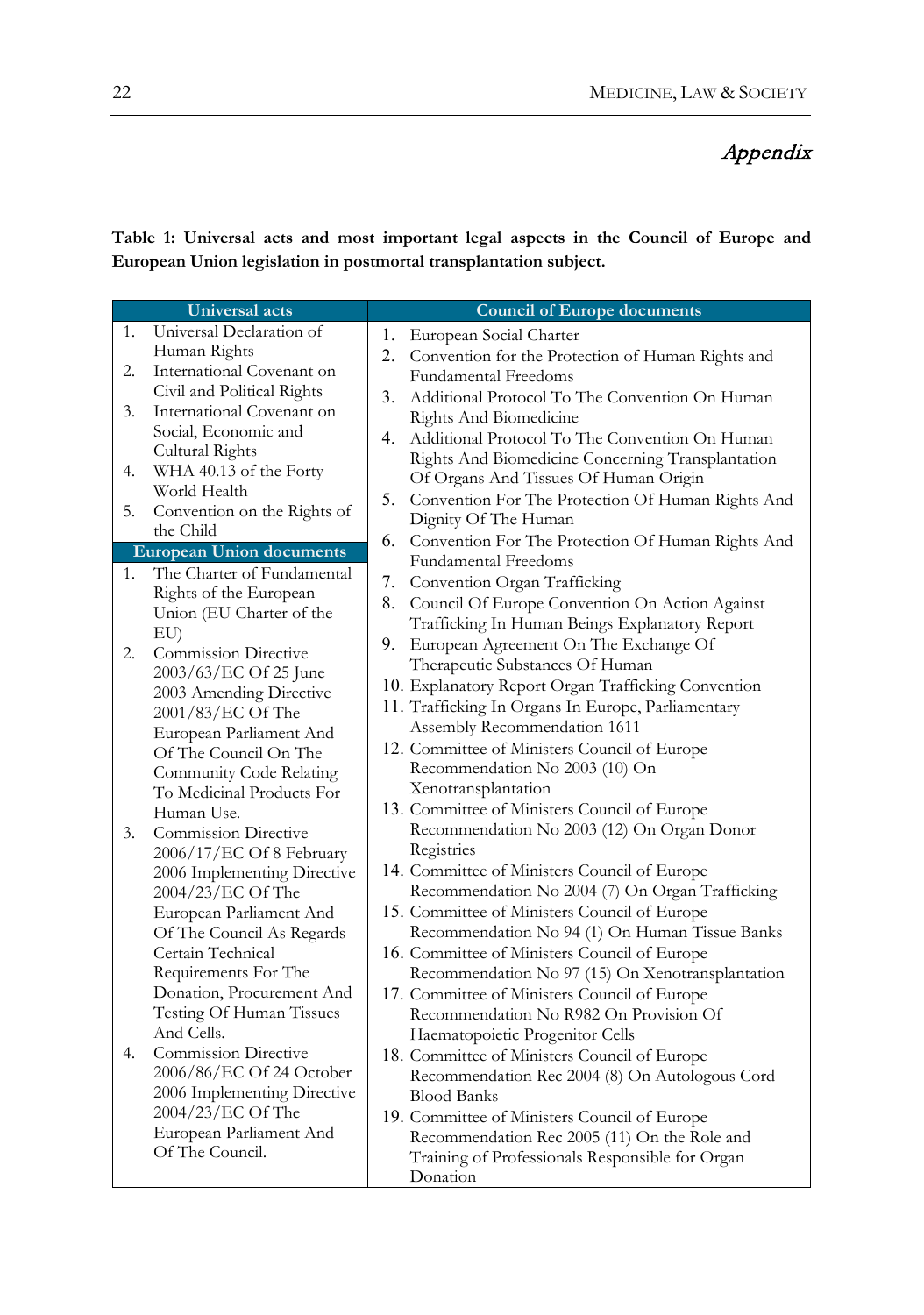| 5.<br>6.<br>7.<br>8. | Commission Implementing<br>Directive 2012/25/EU Of 9<br>October 2012 Laying Down<br>Information Procedures For<br>The Exchange, Between<br>Member States, Of Human<br>Organs Intended For<br>Transplantation.<br>Directive of the European<br>Parliament and of the<br>Council 2004/23/EC of 31<br>March 2004 On Setting<br>Standards Of Quality And<br>Safety For The Donation,<br>Procurement, Testing,<br>Processing, Preservation,<br>Storage And Distribution Of<br>Human Tissues And Cells.<br>Directive of the European<br>Parliament and of the<br>Council 2010/45/EU of 7<br>July 2010 On Standards Of<br>Quality And Safety Of<br>Human Organs Intended For<br>Transplantation.<br>Directive 2012/39/EU<br>Amending Directive 2006<br>(17) EU As Regards Certain<br>Technical Requirements For<br>The Testing Of Human<br><b>Tissues</b> | 20. Committee of Ministers Council of Europe<br>Recommendation Rec 2004 (19) On Criteria For The<br>Authorization Of Organ Transplantation Facilities<br>21. Committee of Ministers Council of Europe<br>Recommendation Rec 2006 (15) On The Background,<br>Functions And Responsibilities Of National Transplant<br>Organization (NTO)<br>22. Committee of Ministers Council of Europe<br>Recommendation Rec 2006 (16) On Quality<br>Improvement Programmesfor Organ Donation<br>23. Committee of Ministers Council of Europe Resolution<br>CM Res 2008 (4) On Adult-To-Adult Living Donor<br>Liver Transplantation<br>24. Committee of Ministers Council of Europe Resolution<br>CM Res 2008 (6) On Transplantation of Kidneys from<br>Living Donors Not Genetically Related<br>25. Committee of Ministers Council of Europe Resolution<br>CM Res 2013 (56) On the Development and<br>Optimisation of Live Kidney Donation Programmes<br>26. Committee of Ministers Council of Europe Resolution<br>CM Res 2015 (10) On the Role and Training Of Critical<br>Care Professionals In Deceased Donation<br>27. Committee of Ministers Council of Europe Resolution<br>CM Res 2015 (11) On Establishing Harmonised<br>National Living Donor Registries<br>28. Committee of Ministers Council of Europe Resolution<br>CM Res 2015 (11) On Establishing Harmonised<br>National Living Donor Registries Explanatory Memo<br>29. Committee of Ministers Council of Europe Resolution<br>CM Res 2013 (55) On Establishing Procedures for<br>Collection and Dissemination Of Data Outside<br>Domestics<br>30. Committee of Ministers Council of Europe Resolution<br>CM Res 2013 (56) On the Development and |
|----------------------|----------------------------------------------------------------------------------------------------------------------------------------------------------------------------------------------------------------------------------------------------------------------------------------------------------------------------------------------------------------------------------------------------------------------------------------------------------------------------------------------------------------------------------------------------------------------------------------------------------------------------------------------------------------------------------------------------------------------------------------------------------------------------------------------------------------------------------------------------|------------------------------------------------------------------------------------------------------------------------------------------------------------------------------------------------------------------------------------------------------------------------------------------------------------------------------------------------------------------------------------------------------------------------------------------------------------------------------------------------------------------------------------------------------------------------------------------------------------------------------------------------------------------------------------------------------------------------------------------------------------------------------------------------------------------------------------------------------------------------------------------------------------------------------------------------------------------------------------------------------------------------------------------------------------------------------------------------------------------------------------------------------------------------------------------------------------------------------------------------------------------------------------------------------------------------------------------------------------------------------------------------------------------------------------------------------------------------------------------------------------------------------------------------------------------------------------------------------------------------------------------------------------------------------------------------------|
|                      |                                                                                                                                                                                                                                                                                                                                                                                                                                                                                                                                                                                                                                                                                                                                                                                                                                                    |                                                                                                                                                                                                                                                                                                                                                                                                                                                                                                                                                                                                                                                                                                                                                                                                                                                                                                                                                                                                                                                                                                                                                                                                                                                                                                                                                                                                                                                                                                                                                                                                                                                                                                      |
|                      |                                                                                                                                                                                                                                                                                                                                                                                                                                                                                                                                                                                                                                                                                                                                                                                                                                                    | Optimisation Of Live Kidney Donation Programmes                                                                                                                                                                                                                                                                                                                                                                                                                                                                                                                                                                                                                                                                                                                                                                                                                                                                                                                                                                                                                                                                                                                                                                                                                                                                                                                                                                                                                                                                                                                                                                                                                                                      |
|                      |                                                                                                                                                                                                                                                                                                                                                                                                                                                                                                                                                                                                                                                                                                                                                                                                                                                    | <b>Explanatory Memo</b>                                                                                                                                                                                                                                                                                                                                                                                                                                                                                                                                                                                                                                                                                                                                                                                                                                                                                                                                                                                                                                                                                                                                                                                                                                                                                                                                                                                                                                                                                                                                                                                                                                                                              |
|                      |                                                                                                                                                                                                                                                                                                                                                                                                                                                                                                                                                                                                                                                                                                                                                                                                                                                    | 31. Committee of Ministers Council of Europe Resolution                                                                                                                                                                                                                                                                                                                                                                                                                                                                                                                                                                                                                                                                                                                                                                                                                                                                                                                                                                                                                                                                                                                                                                                                                                                                                                                                                                                                                                                                                                                                                                                                                                              |
|                      |                                                                                                                                                                                                                                                                                                                                                                                                                                                                                                                                                                                                                                                                                                                                                                                                                                                    | CM Res 78 (29) On Harmonisation of Legislations                                                                                                                                                                                                                                                                                                                                                                                                                                                                                                                                                                                                                                                                                                                                                                                                                                                                                                                                                                                                                                                                                                                                                                                                                                                                                                                                                                                                                                                                                                                                                                                                                                                      |
|                      |                                                                                                                                                                                                                                                                                                                                                                                                                                                                                                                                                                                                                                                                                                                                                                                                                                                    | Relating To Removal, Grafting And Transplantation                                                                                                                                                                                                                                                                                                                                                                                                                                                                                                                                                                                                                                                                                                                                                                                                                                                                                                                                                                                                                                                                                                                                                                                                                                                                                                                                                                                                                                                                                                                                                                                                                                                    |
|                      |                                                                                                                                                                                                                                                                                                                                                                                                                                                                                                                                                                                                                                                                                                                                                                                                                                                    |                                                                                                                                                                                                                                                                                                                                                                                                                                                                                                                                                                                                                                                                                                                                                                                                                                                                                                                                                                                                                                                                                                                                                                                                                                                                                                                                                                                                                                                                                                                                                                                                                                                                                                      |